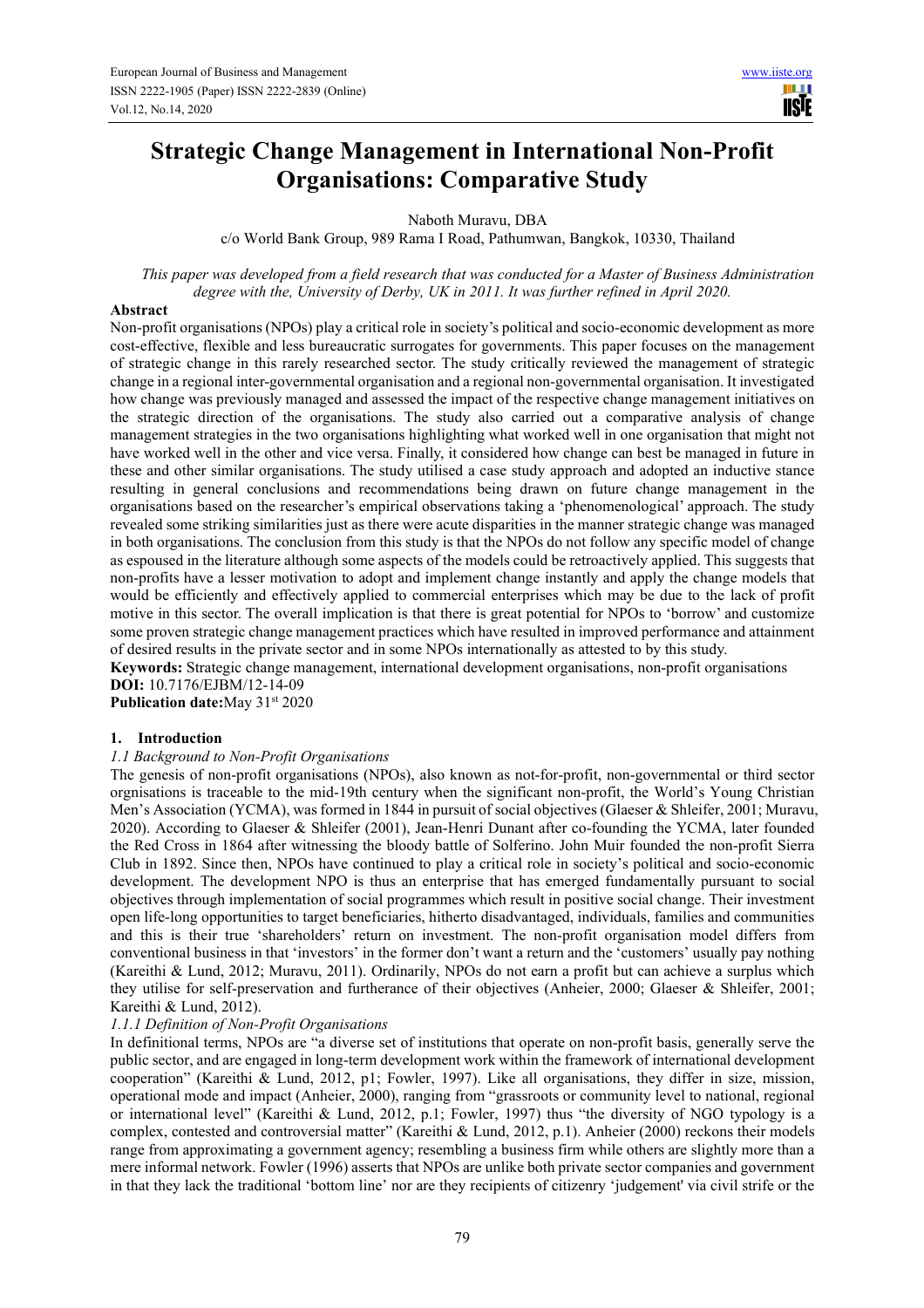periodic electoral vote. Despite these apparent differences there is a convergence of thought among researchers as to what are the core characteristics of NPOs (Anheier, 2000; Salamon & Anheier, 1997):

*Organisation:* They are constituted as a formal institution differentiating them from informal entities;

*Private:* They are autonomous from government hence they not public sector institutions;

*Non-profit-distributing:* Generated surpluses are not returned to owners making them clearly distinct from businesses;

*Self-governing:* They control their activities which clearly distinguishes them from affiliates of other companies; and

*Voluntary:* Their activities and / or management are non-compulsory albeit they may have some voluntary component.

#### *1.1.2 The Role of Non-Profit Organisations*

There is reasonable amount of literature on the role of NPOs in the United States and Europe (e.g. Anheier, 2000; Billis, 1989; Handy, 1988; Hudson, 1999) and globally. Ebrahim (2003) asserts that the rapid growth of NGOs all over the world in the last three decades of the 20th century was oiled by the belief among donors that NPOs are more cost effective than governments in delivering key social services, have a better reach to societal poor and underprivileged, and have played a key role in democratization processes the world over. They have transformed into a crucial sector of the globalised economy and play a self-evidently fundamental role in assisting governments with execution of social programmes with positive impact in many countries (Anheier, 2000; Brickley & Van Horn, 2000; Muravu, 2020). Research in the NPO sector revealed that NPOs increased threefold from circa 300,000 to over 1,000,000, in the United States alone between 1970 and 2000. In the 1990s their revenues constituted over 10% of Gross National Product (GNP) thereby constituting a critical sector of the economy (Brickley & Horn, 2000). NonProfit PRO, a US think tank on non-profit strategy and management estimates the number of US NPOs at between 1.5 and 1.8 million in 2018 (Te, 2018; Te, 2018a). This means that NPOs have more between quintupled and sextupled in the last half century and the numbers keep rising each day. *1.1.3 Criticisms of Non-Profit Organisations* 

NPOs have been roundly criticized (e.g. Ebrahim, 2003; Edwards & Hulme,1996; Mackintosh, 1992; Reddel, 1999;) including claims that there is lack of empirical evidence to support their achievements. They are further accused of overvaluing their societal necessity claiming it is based on perceived usefulness than demonstrable assessment of their practical achievements. The increased role of development NPOs in international development and attendant exponential upsurge in their number in the last decade of the 20<sup>th</sup> century unavoidably led to massive apprehension and focus on their performance from development practitioners, society, governments, development partners, policymakers and academia (Edwards & Hulme, 1995; Edwards & Fowler, 2002; Kareithi & Lund, 2012; Kareithi & Flisher, 2009; Unerman & O'Dwyer, 2006). Consequently, NPO research later reflected an increasing tendency of substantial attempts to demonstrate performance (Lewis, 2006; Kareithi & Lund, 2012) due to sterner official donor covenants and amplified desire by NPOs to demonstrate their achievements for "accountability, selfmotivation and improvement" (Kareithi & Lund, 2012,p.1; Fowler, 1996; Patton, 2003). Further, difficulties have been identified pertaining to the assessment of operational performance of development NPOs (Fowler, 1996) but these are beyond the purview of this study. Notwithstanding these criticisms, NPOs play an actively '"important role in health care, education, social services, and the arts' and are 'a prominent feature in many other countries" (Salamon and Anheier, 1996; Brickley & Horn, 2000, p.2).

## *1.2 Purpose of the Study*

Given the demonstrable positive societal value of the non-profit sector, there is surprisingly little empirical work on strategic change management in NPOs among the general dearth of management literature in the sector (Muravu, 2020; Kareith & Lund, 2012). Despite NPOs having existed for nearly two centuries not much is documented on the sector until its rapid progression in the 1970s (Kareithi & Lund, 2012). Kareith and Lund's (2012) study on NPO research revealed i) few published NPO researchers in Africa ii) the continuous necessity for amplified NPO research. Additionally, there has been a call from scholars for additional and more systematic research in the NPO sector coming with the caveat that NGO research trends have been "based on ideological grounds in the absence of empirical verification" (Edwards & Hulme, 1996; Kareithi & Lund, 2012, p.1). The literature also claimed that insufficient NPO research imply this subject area will remain perpetually embryonic, negatively impacting access to accurate and comprehensive information which would impair funding decisions (Unerman & O'Dwyer, 2006; Fowler, 1997; Edwards & Hulme, 1995) the sector desperately needs and is hugely reliant on. This paper attempts to address the identified dearth of published strategic management literature and contribute too theory of international non-profit development organisations which is one of the most important sectors of the modern globalised political economy.

## *1.3 Objectives of the Study*

Drawing from the purpose of the study, the overall aim of the research is to develop recommendations for future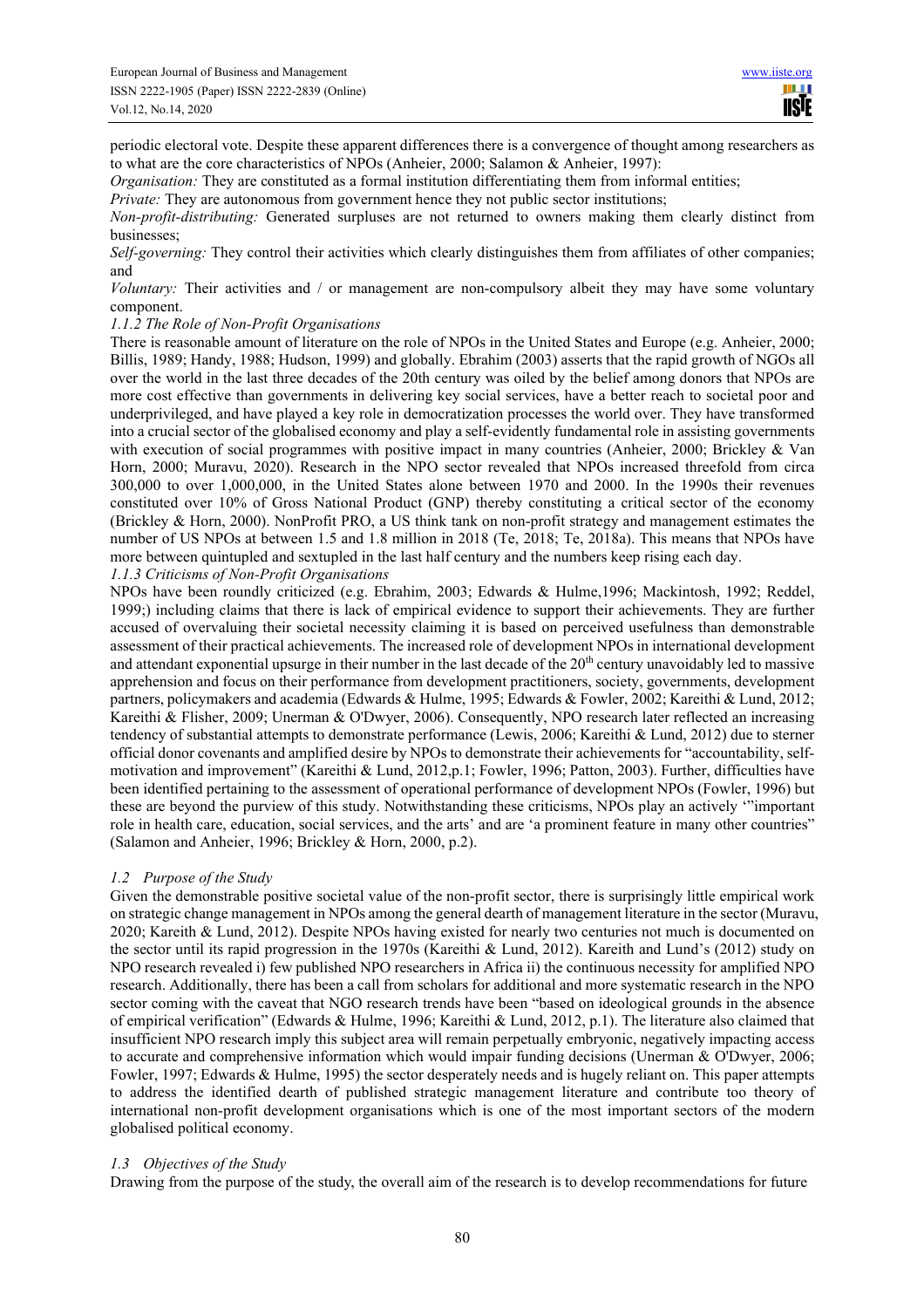management of strategic change in the subject non-profit organisations and other similar organisations. The study will critically review the management of strategic change in international development NPOs with specific reference to a an international non-governmental and a regional inter-governmental organisation. The specific objectives of the research are:

- To critically evaluate the literature on strategic change management particularly as it relates to NPOs.
- To measure how strategic change has been implemented using an inter-governmental and an international organisation as a primary point of reference.
- Based on the literature review and the research, provide recommendations for future change management for the organisations.

It will investigate how change has been managed in the past and the impact on the strategic direction of the organisations. Finally, it will recommend how change can best be managed in future in these organisations. Additionally, the study is of specific interest to the author, who has been involved in NPO general management for two decades. The paper will attempt to address the following questions:

- How has strategic change been managed in non-profit organisations in the past?
- What has been the impact of change management on the organisations' strategic direction?
- What worked well in one organisation that didn't quite work well in the other and vice versa?
- How can strategic change in NPOs be managed more effectively in future?

This paper is structured as follows:

- Section 1 provides the study's background and sets the context, aim and objectives of the study.
- Section 2 constitutes a critical review and comparative analysis of the different organisational change models, approaches to implementing strategic change and their applicability to the non-profit sector.
- Section 3 details the method and articulates the rationale for the adopted research approach.
- Section 4 is the presentation and analysis of the research data and major findings of the study.
- Section 5 presents the study's findings and concludes by drawing implications and recommendations therefrom.

# **2. Literature Review**

This section reviews the existing models and frameworks on the management of organisational strategic change and various approaches to implementing change and covers the following:

- Definition of strategic change;
- The purpose of organisational change;
- Change management theories;
- Change management in government;
- Change management in the non-profit sector; and
- Identifying existing gaps in current literature to be explored by this research.

## *2.1 Change Management*

## *2.1.1 Definition of strategic change*

There are many definitions of strategic change just as there is a myriad of authors on the subject. Moran and Brightman (2001) defined change management as 'the process of continually renewing an organisation's direction, structure, and capabilities to save the ever-changing needs of internal and external customers' *(*p.111)*.* Senior and Flemming (2006) define organisational change as "winds which are many and varied - from small summer breezes that merely disturb a few papers to mighty howling gales which cause devastation" (Knight & Marshall, 2008 p.55). The literature is clear that change can be rapid or moderate, significant or negligible, can take place over a long period of time or abruptly and it can occur at the strategic or operational levels.

## *2.1.2 Purpose of Organisational Change*

There is abundant literature on organisational change and approaches to implementing change. Key change management writers are agreed that change is now *'*the stable state' of modern organisations (French & Bell, 1995; Kotter, 1995; Gravenhost et al 2003). Organisations change in response to various factors like changes in the external environment, market changes or due to internal demands. It can therefore be argued that in an era of rapid change like the 21<sup>st</sup> century, no organization is immune to change hence change becomes a perpetual necessity. *2.1.3 Change Management Theories* 

As acknowledged already, a lot has been written about change management. Knight and Marshall (2008, p.55) admit that there is a 'myriad excellent textbooks on Change' confirming the abundance of quality literature on generic strategic change. Below we discuss some key theories on management of change. The theories are presented in chronological order covering over half a century and reflects how change management theory evolved rather than importance.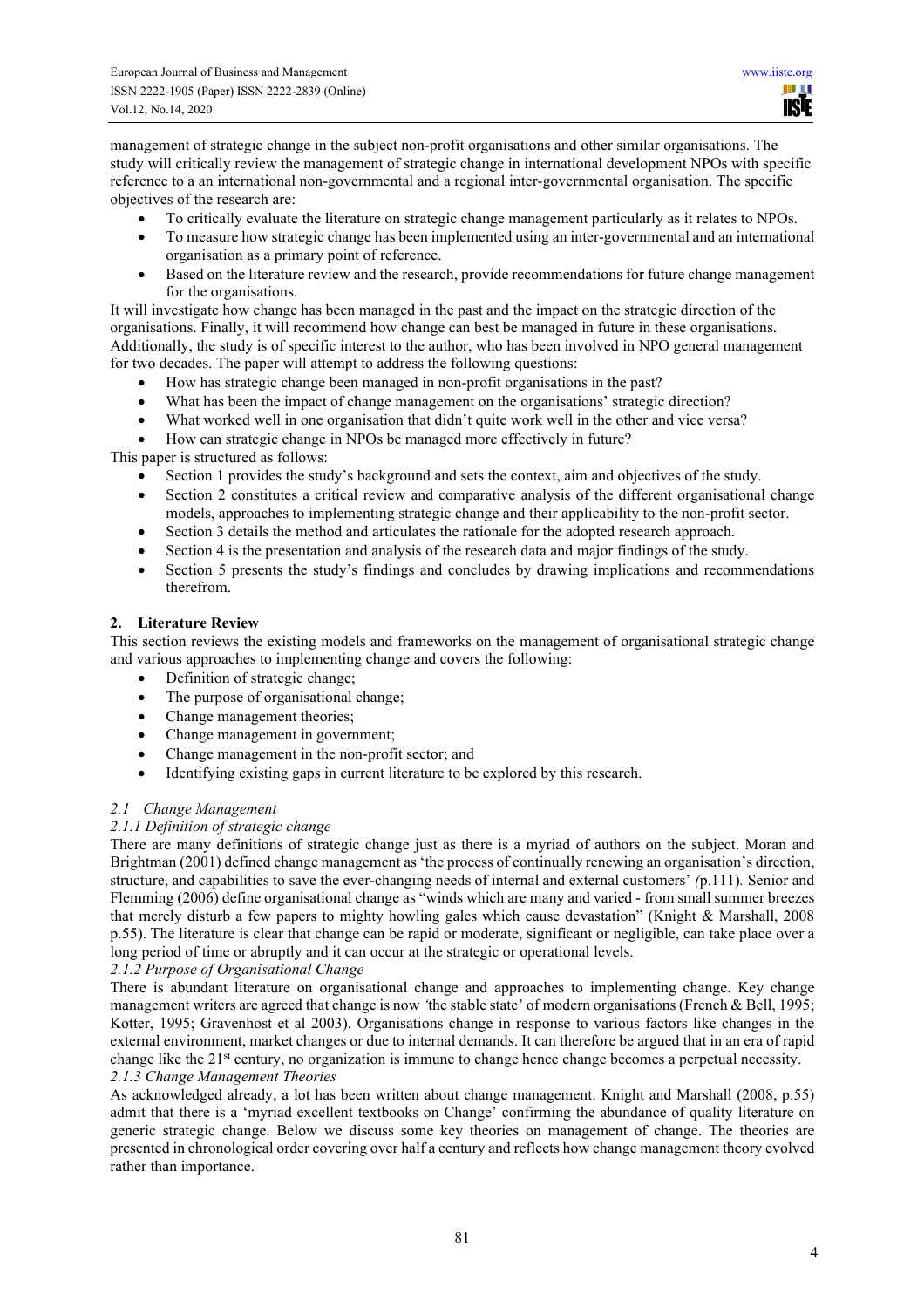# *2.1.3.1 Lewin's 'Forcefield Analysis' Model of Change*

Lewin's (1947) 'forcefield analysis' is one of the earliest change models which is a decent starting point for any change management inquiry pipeline. Lewin provides a unique way of appreciating planned change through "unfreezing, changing and refreezing" in his Force Field Analysis model (Schein 1996, p.71; Rahim & Panicker 2000, p.3). The model highlights the importance of identifying what Lewin calls "driving and restraining forces of change". Schein (1996) stated, "I found Lewin's basic change model of unfreezing, changing and refreezing to be a theoretical foundation upon which change theory could be built solidly" (p.59). He openly admitted that he was amazed at 'the depth of Lewin's insight and the seminal nature of his concepts and methods" (p.71). He conceded that the limited aspects of Lewin's theory on which he reflected in his (Schein's) work 'have deeply enriched our understanding of how change happens and what role change agents can and must play if they are to be successful' (p.71). Lewin's model is criticized for being highly 'simplistic' and 'mechanistic' on its assumptions regarding organisational stability because organisations are dynamic and can never be 'frozen'. Some authors argue that the model is more suited for small scale incremental and isolated change. Further, it underplays organizational power and politics and its 'top-down' approach ignores 'bottom‐up' change. Despite the criticisms, the model has withstood the taste of time and continues to influence planned change in organisations nearly three quarters of a century after its proposition.

#### *2.1.3.2 Greiner's 'Growth Phase Model'*

Also called Greiner's Organisational Life Cycle, is a natural second model for consideration because it describes the various stages through which organizations grow and develop. Greiner (1972,) identified five (later six) phases in the growth of an organization. Each phase is followed by a 'point of crisis', a key change or decision point, which signals the start of the next phase. They are:

*Creativity phase:* This is often the entrepreneurial stage which is capped by a 'crisis of leadership'.

*Direction phase:* Division of labour results is followed by a 'crisis of autonomy'.

*Delegation phase:* Characterized by formal system of control and ends with a 'crisis of control'.

*Coordination phase:* The organization has reached its peak and performance starts to decline hence there is need for strategic change. A 'crisis of red tape' ensues.

*Collaboration phase: N*ew evolutionary path, matrix organization, simplified control mechanisms ending by a 'crisis of uncertainty/internal growth'.

Greiner (1998) added a sixth phase, *Extra-organisational solutions phase,* which is characterized by strategic alliances, mergers, holdings, organisational networks. Organisations need appropriate strategies and structures to cope with each growth phase. Greiner's framework explains why certain management styles, organisational structures and coordination mechanisms work in certain phases yet may not work in others. The model also highlights that at the crisis point, some painful and far reaching decisions will have to be made. The major weakness of Greiner's model is that it does not provide solutions for transitioning change from one stage to the next. This model can be applied together with models and techniques for diagnosing the prevailing change situation to help prescribe the most suitable change approach.

*2.1.3.3 Tushman et. al's 'Frame-Breaking Change'* 

Tushman, Newman and Romanelli (1988) developed a framework of change implementation like Grundy's in certain respects. Based on numerous organisational studies and case history, they proposed an organisational life model consisting of 'periods of incremental change, or convergence, punctuated by discontinuous changes.' They put forward two types of converging change: 'fine-tuning' and 'incremental adaptations'. The former is aimed at improving what is already done well with the latter involving minor changes to align to small shifts in the organisation's environment. Tushman *et al* note that these two types of change are suitable for minimal change but where major changes in strategy, structure, people and processes is required the organisation will have to undergo 'discontinuous' or 'frame-breaking' change. The major strength of Tushman's model is that it is based on wide research and investigation.

## *2.1.3.4 Grundy's 'Major Types of Change'*

Grundy (1993) maintained that it is important for managers to identify the type of change they intend to implement as it determines how to approach the change. Grundy identified three 'varieties of change' which are reflected in Figure 1 below. 'Smooth incremental change' is change that emerges 'slowly in a systematic and predictable way'. 'Bumpy incremental change' is characterised by periods of relative quiet followed by an accelerated pace of change. 'Discontinuous change' is marked by rapid change 'in strategy, structure or culture or in all three'. Grundy's 'three types of change' model is criticised for being overly simplistic. Grundy confirms that the model had not yet been empirically tested and this supported the contention that it is based on 'observation' rather than 'investigation and research'.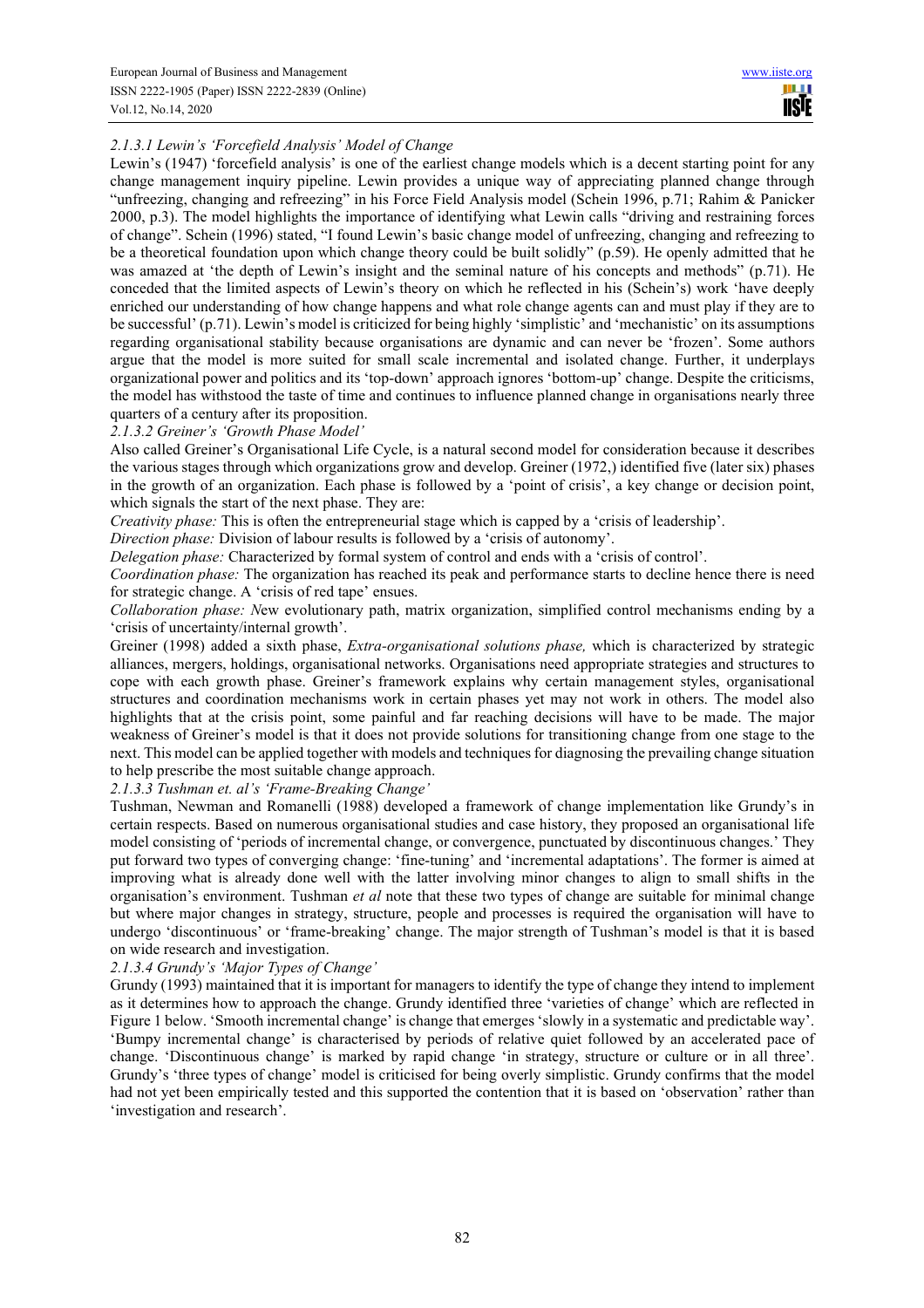

Figure 1: Grundy's Major Types of Change Source: Grundy (1993)

# *2.1.3.5 Kotter's 'Eight Stages of Change'*

Kotter's (1995) popular Eight-Step Change model for planning, implementing and sustaining change is an important tool in any leader's toolbox of change. The steps are:

- i) Establish a sense of urgency
- ii) Form a powerful coalition
- iii) Create a vision
- iv) Communicate the vision
- v) Empower others to act on the vision
- vi) Plan for and create short term wins
- vii) Capitalise on early wins to motivate others to pursue further change
- viii) Institutionalise new approaches

Kotter notes that failure to address any one of the steps is a significant error which can negatively affect the change process outcome and that making fewer errors can spell the difference between success and failure.

# *2.1.3.6 Strebel's 'Break Points'*

Linked to an orgnisation's competitive environment, Strebel (1996) introduced the concept of 'breakpoints' as a way of identifying when organizations must change their strategies in response to changes in competitor behavior. This 'evolutionary cycle of competitive behaviour' begins with the innovation phase when a new business opportunity is discovered. This results in 'divergence' competitors' behavior to exploit the new opportunity. The second phase 'convergence' follows due to saturation as competitors converge on quality and re-engineering strategies. Beyond this a new business opportunity is identified to bring a new break point and the cycle re-starts. Strebel's model is useful in exploring the organisation's external environment particularly the economic and technological aspects. Strebel further provides useful hints on how to decipher patterns in the environment that indicate the imminence of a breakpoint.

## *2.1.3.7 Balogun and Hope Hopley's 'Change Kaleidoscope'*

Balogun and Hope Hailey (2004) introduced the change *kaleidoscope* which sets:

i) The overall organisational change context to be considered to avoid quick fixes to change problems.

ii) Eight contextual features (time, scope, preservation, diversity, capability, capacity, readiness and power).

iii) Six design choices (change path, change start-point, change style, change target, change roles and change levers) as reflected in the change *kaleidoscope* (Figure 2).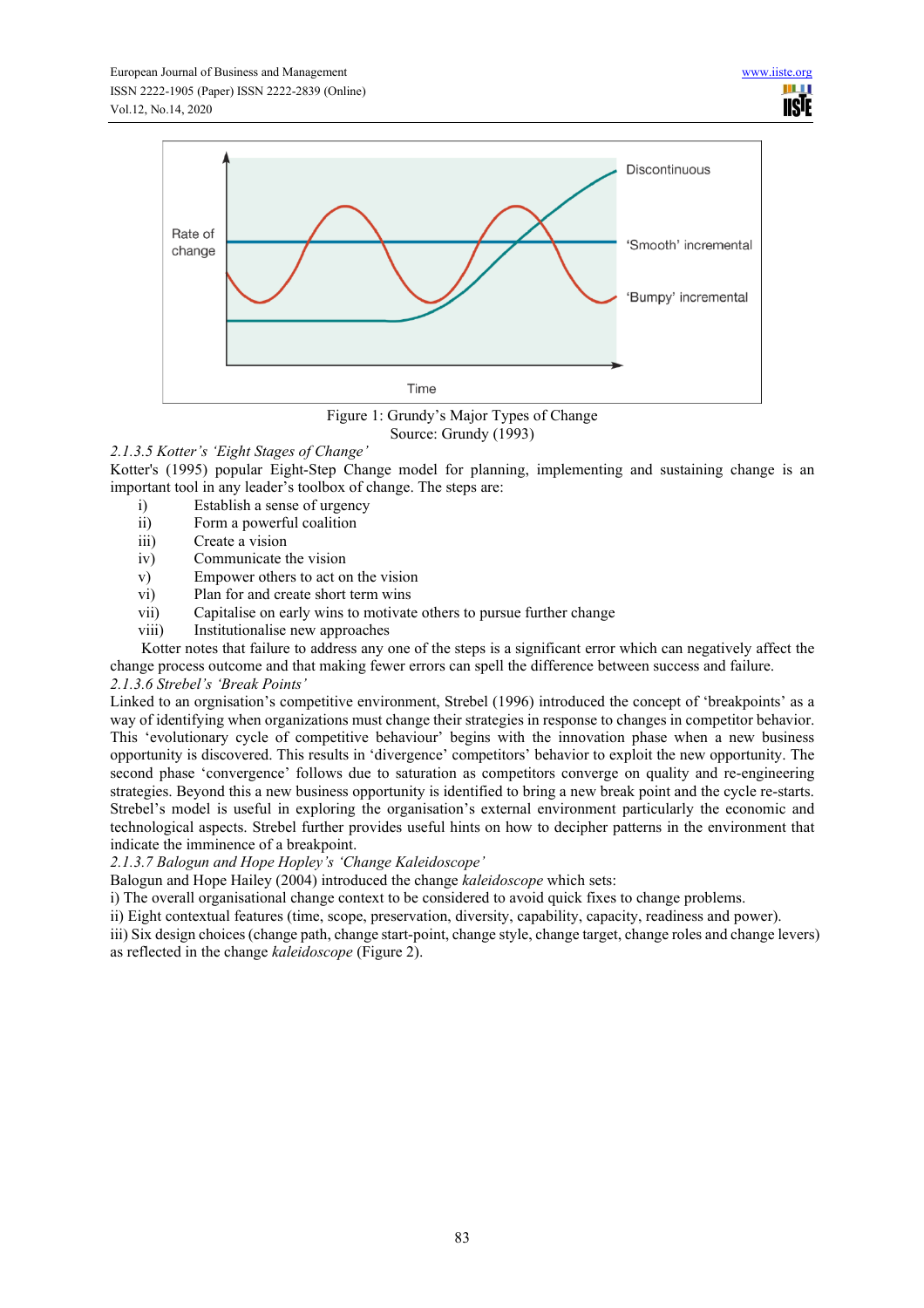

Figure 2: The Change Kaleidoscope Source: Balogun & Hope Hailey (2004)

The change *kaleidoscope* exposes the unenviably numerous implementation decisions that a change agent is faced with and must make in context of the organisation.

# *2.1.3.8 Mintzberg's 'Change Cube'*

Mintzberg *et al* (2003) present organizational change process by plotting it in terms of a series of dichotomies from 'formal to informal', 'conceptual to concrete', 'micro to macro', 'evolved to planned' and 'top-down' to 'bottom-up'. An organisation can change its direction (strategy) or its present state (structure). Coined the 'Change Cube Model', the authors' purpose was to enable readers to gain insight into how change affects the configuration of the various organisational elements. Since a change in one element of strategy or structure results in change in other more concrete elements, these inter-dependencies are better managed when 'cause-effect' relations are wellcomprehended.

## *2.1.3.9 Types of Strategic Change*

Balogun and Hope Hailey (2005) and Johnson and Scholes (2005) identified the following four types of strategic change (see Figure 3).

*Adaptation:* Refers to incremental change which doesn't require shift in the present paradigm.

*Reconstruction:* Is change which may be rapid and could result in upheaval in the organisation but does not demand fundamental change to the existing paradigm.

*Evolution:* Is a change in strategy which requires a paradigm change but over time.

*Revolution:* Refers to change which requires rapid and major strategic and paradigm change.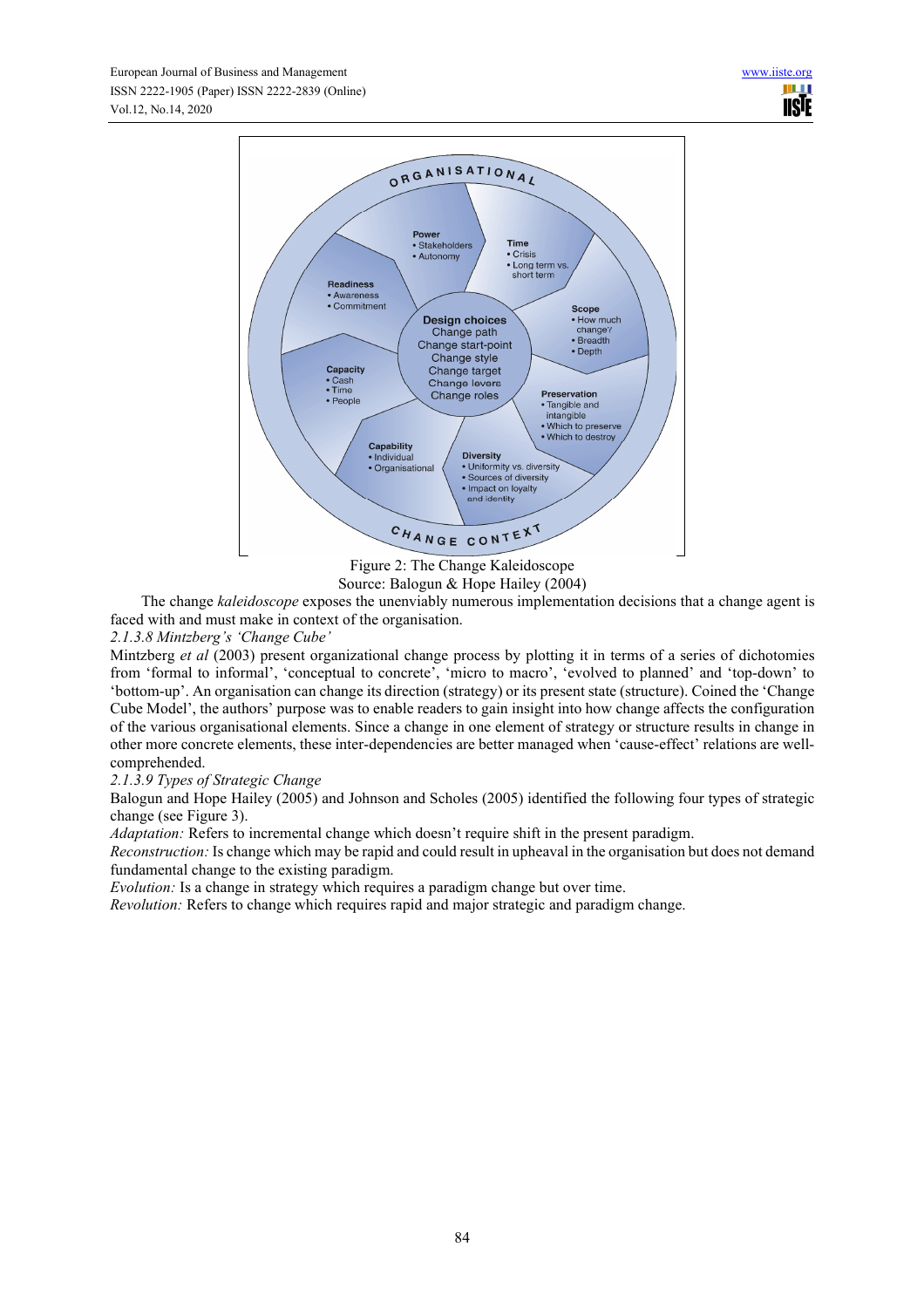|                              | <b>End result</b> |                |  |  |  |
|------------------------------|-------------------|----------------|--|--|--|
|                              | Transformation    | Realignment    |  |  |  |
| Incremental<br><b>Nature</b> | Evolution         | Adaptation     |  |  |  |
| of change<br>Big bang        | Revolution        | Reconstruction |  |  |  |

Figure 3: Types of Change

Source: Balogun & Hope Hailey (2004)

The figure identifies four types of strategic change plotted against the nature of change and the end state.

## *2.1.3.10 The 'Cultural Web'*

Culture is 'how things are done around here' (Drennan, 1992). Johnson (1990), Johnson and Scholes (1999), Johnson *et al* (2005) and Knight & Marshall (2008, p.270), devised the cultural behavior model as a technique for managing change. They tried to explain why firms often fail to adjust to environmental change as quickly as required. The model is concerned with the manifestations of culture in organisations and identifies six interrelated elements, namely:

*Symbols / titles:* Symbolic aspects of the organization,

*Power structures:* Core assumptions and important beliefs

*Organisational structures:* Formal or informal systems

*Control systems:* Measurements and reward systems

*Rituals / routines:* Interactive behaviour and rituals

*Myths / stories:* Embed organizational history into the present

Johnson (1990) concluded that firms developed a way of comprehending their organisation – a paradigm or shared mindset – out of which they could not think if it were particularly strong. Together with Lewin's forcefield analysis, the 'cultural web' is a useful means of identifying obstructions to and potential accelerators for change.

#### *2.1.4 Styles for Managing Change*

Styles of change management describe how the change process is actually managed. They are not new at all but to some extent reworking and expansion of the 'design choices' in the Balogun and Hope Hailey's change model. They sit on a continuum ranging from "coercion" in which change is forced on people, through 'collaboration' and 'participation' in which employees are involved on what and how to change, to 'education' and 'delegation' in which change is mostly delegated.

*2.1.5 Resistance to Change* 

Even with the best planned change process, some reaction to change is inevitable. Negative reactions are bound to be experienced in overt behaviour or passive resistance. There are four basic reactions to change and these can be countered in various ways.

*Disengagement:* Refers to psychological withdrawal from change which is countered by involving the affected individual to freely identify and address their concerns.

*Disidentification:* The individual's identity feels threatened by the change and they must be involved to establish change ownership and commitment.

*Disenchantment:* Is usually expressed as negativity, anger or coalition building. The anger must be managed, acknowledged as normal and not held against them.

*Disorientation:* The employee become lost and confused and change must be explained to minimise the ambiguity that they experience.

Managers must be able to diagnose these reactions especially because each brings with it significant and different concerns such that there is no 'one best way' to address them. The traditional view of managing resistance to change is to treat it as something to be overcome but the contemporary view holds resistance simply as some form of feedback which can be used very productively to manage the change process. The key strategies for managing resistance to change are communication, participation, empathy and support.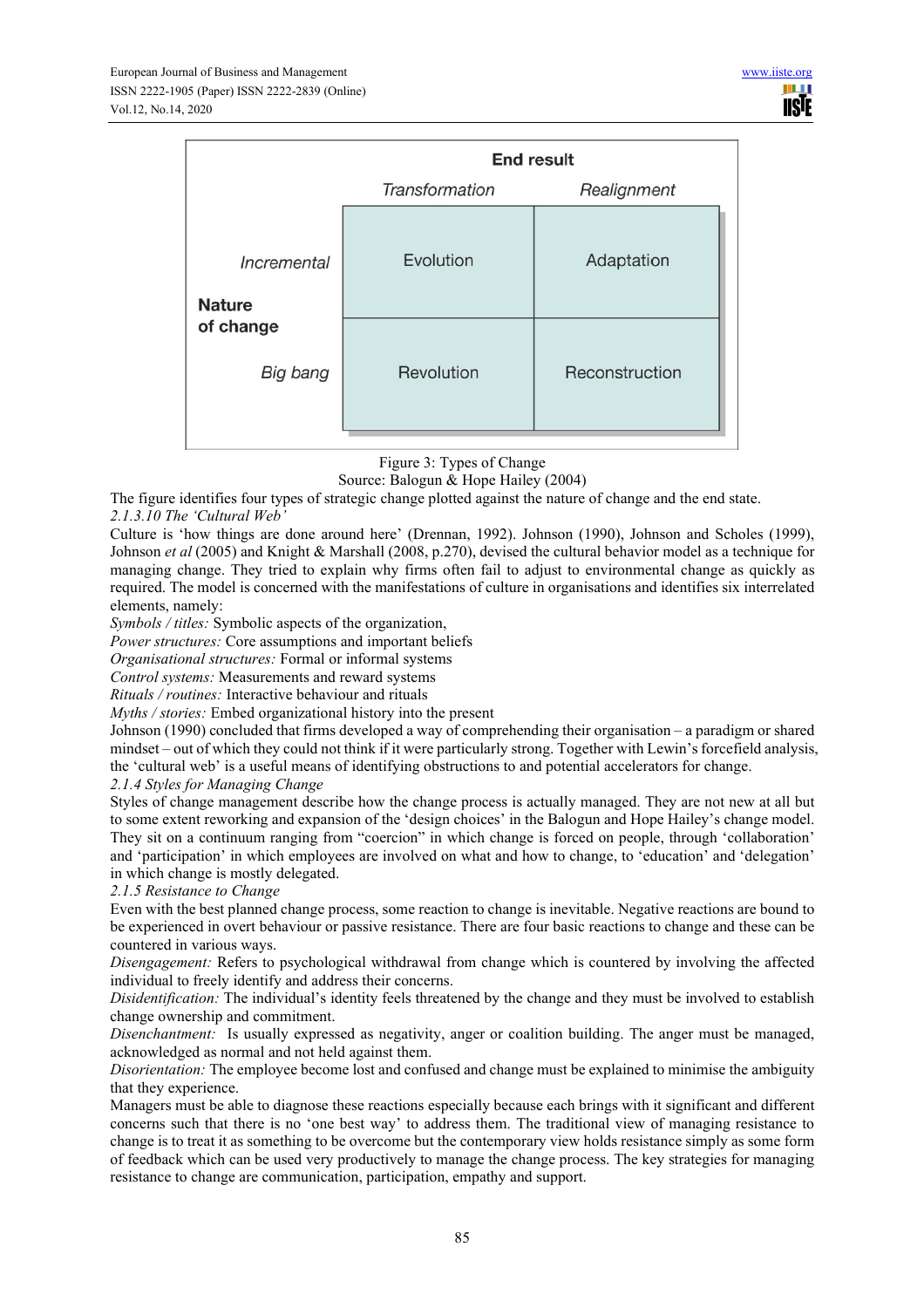# *2.1.6 Synthesis of Change Management Theories and Concepts*

The literature review has revealed that change can be 'strategic' or 'operational', 'transformational or incremental', 'planned or emergent', 'evolutionary or revolutionary', 'continuous or discontinuous', 're-engineering or learning'. A lot of organisations have made a huge investment in knowledge and learning, yet Gravenhurst *et al*, (2003) argue that organisations never seem to get it right given that the outcome of change is, in most cases, not what was planned. It would therefore appear that no one has 'cracked the code' of change just yet and the reality is that 70% of all change initiatives result in failure (Balogun & Hope Hailey, 2004; Beer & Nohria, 2000). Gravenhurst et al (2003) further argue that this is because the pace of change is so fast that old projects are dumped before anticipated results are realised and new ones taken on board abruptly. In some cases, change leaders and agents fail to realize the need for urgency of the change, the speed of change is either hurried or slowed, change objectives are not properly aligned or are too general and leaders have either too much or too little authority to be effective (Beer *et al* 1990; Kotter 1996; Pfeffer 1992; Gravenhurst *et al* 2003). If change is to be successful, there is a need to study what hinders or facilitates far-reaching change in the "characteristics of organisations, and in the design and management of change processes" (Gravenhorst et al, 2003, p.84). Figure 4 below, Barbara Senior's Nature of Change, is a summary of the similarities and congruences between the change theories and research positions discussed in this paper. It highlights the need to consider the environmental forces of change followed by the type of change. It represents the view of significant authors on change literature but there is need to evaluate the potential value of each of these models, concepts and ideas.

| <b>Environmental Forces for Change</b>       |                          | <b>Types of Change</b>         |                                                                                                                                                                                                                                                                                           |                                   |                                           |                       |                          |
|----------------------------------------------|--------------------------|--------------------------------|-------------------------------------------------------------------------------------------------------------------------------------------------------------------------------------------------------------------------------------------------------------------------------------------|-----------------------------------|-------------------------------------------|-----------------------|--------------------------|
| Ansoff &<br><b>McDonnell</b><br>(1990)       | <b>Strebel</b><br>(1996) | <b>Stacey</b><br>(1996)        | <b>Tushman et</b><br>al. (1988)                                                                                                                                                                                                                                                           | Dunphy and<br><b>Stace (1993)</b> | Balogun &<br><b>Hope Hailey</b><br>(2004) | Grundy<br>(1993)      | <b>Stacey</b><br>(1996a) |
| Predictable                                  | Weak                     | Close to<br>certainty          | Converging<br>$(\text{fine-tuning})$                                                                                                                                                                                                                                                      | Fine-tuning                       | Adaptation                                | Smooth<br>incremental | Closed                   |
| Forecastable<br>by<br>extrapolation          | Moderate                 | Close to<br>certainty          | Converging<br>(incremental)                                                                                                                                                                                                                                                               | Incremental<br>adjustment         | Evolution                                 |                       | Contained                |
| Predictable<br>threats $\&$<br>opportunities |                          |                                |                                                                                                                                                                                                                                                                                           | Modular<br>transformation         | Reconstruction                            | Bumpy<br>incremental  |                          |
| Partially<br>predictable<br>opportunities    | Strong                   |                                |                                                                                                                                                                                                                                                                                           | Corporate<br>transformation       | Revolution                                |                       |                          |
| Unpredictable<br>surprises                   |                          | Far<br>from<br>certainty<br>÷- | Discontinuous<br>or frame<br>breaking<br>$\bullet$ . The contract of the contract of the contract of the contract of the contract of the contract of the contract of the contract of the contract of the contract of the contract of the contract of the contract of the co<br>$\sqrt{1}$ | 1.1.1<br>1.1                      | $\sim$ 1                                  | Discontinuous         | Open<br>ended            |

Figure 4: Environmental conditions and types of change

Source: Senior and Fleming (2006)

The above comparative table evaluates the various models, theories, concepts and research positions of authors discussed in this paper, by considering environmental forces of change and the type of change.

#### *2.2 Change Management in Government*

Some change authors have attempted to apply existing models of change to government with differing levels of success. This section considers two such attempts by Ostroff (2006) and Panicker & Rahim (2007), how they fared, what gaps they identified and whether there are any proposed developments to plug hitherto existing gaps in attempting to apply conventional change models to public agencies.

*2.2.1 Ostroff's Change Management in Government* 

In his 2006 *Harvard Business Review* article, Ostroff asserts that high performing government agencies resemble well-run companies in respects such as having *"w*orthy goals; well designed, rational processes; strict accountability; and effective leaders" (p.1). Yet fundamental differences their purposes, cultures, and the operational context conjure mean they experience intrinsically different challenges.

Ostroff (2006) identified four obstacles unique to bringing about successful change and significant, sustained performance improvement in the public sphere. These were:

i) Agency leaders are appointed based on policy command and cronyism, and not meritocracy.

ii) Bureaucratic and time-consuming appointment of agency leaders leaves insufficient time for actual implementation of meaningful change.

iii) Agency operational rules meant to safeguard public sector governance and accountability lead to inflexibility. iv) Multiplicity of agency stakeholders who can disapprove of the agency operations any moment.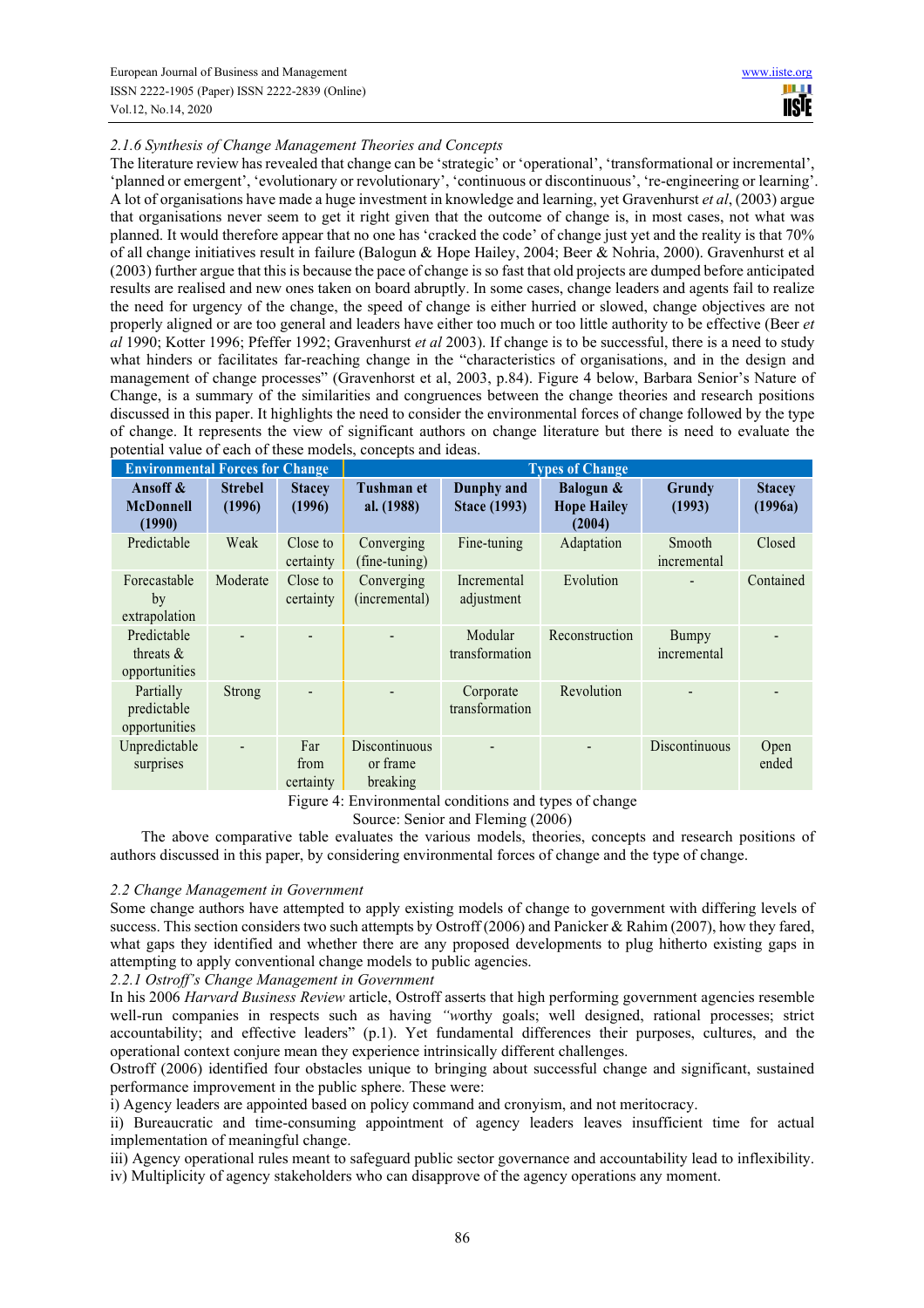Based on his vast experience as both a public and private sector consultant, Ostroff identified five principles which he believes characterise successful public sector change efforts and can help achieve desired efforts. These are:

- i) Improving performance against agency mission.
- ii) Win over diverse stakeholders.
- iii) Create a change roadmap.
- iv) Take a comprehensive approach.
- v) Be a leader not a bureaucrat.

In summary, Ostroff (2006) observed that leaders of government agencies operate under encumbrances not common in the private sector. But he noted that the best of them have improved performance by "adopting and adapting" some goals and methods that have been proven in business.

*2.2.2 Rahim and Panicker' Organisational Change in Government* 

Rahim & Panicker (2007) admit that there are numerous models of organisational change but the essential framework for most of them follow the Lewinian model, conceding that the entire organisational change process revolves around this very simple model. They performed a literature review on organisational reform and government and added one important aspect which they felt was missing from the literature.

# *2.2.2.1 Prerequisites for Successful Change*

Conner's (1993) prerequisites for successful organisational change are 'pain' and 'remedy' (Rahim & Panicker 2007, p.7). The later justifies breaking from the status quo while the former will solve the problem or take advantage of the opportunity afforded by the current situation.

*2.2.2.2 Addressing Resistance to Change* 

Rahim and Panicker (2007) also reviewed the literature on managing resistance to change. Koch (2006) believes people refuse to change because 'change hurts' such that response to change is predictable and universal: humans simply avoid it. Harvey (1996) believes resistance to change does not exist hence using Lewin's force field analysis to help managers overcome change resistance is a sheer waste of time (Rahim & Panicker, 2007, p.7). He also claims people don't resist change but resist punishment. Therefore, instead of focusing on resistance to change as a concept, the change agent should set conditions which make change rewarding or punishing in an organisation. Rahim & Panicker (2007) claimed, to be most effective, change implementation must minimise surprises and incorporate systems for 'clarifying and familiarising employees with the new ways of operating' (p.8) supported by Peters (1994) and Adams (1988).

## *2.2.2.3 Model for Organisational Change in Government*

Rahim and Panicker (2007) considered the existing models of organisational change, (including Ostroff's model), and concluded that none could be applied directly to governments. They argued that the fundamental nature of political leadership coupled with lack of typical shareholder accountability made application of existing models weak. They developed a model for organisational change in government. First, they considered that most changes occur either due to a 'push' (internally driven need for change) or a 'pull' (external factors which force you to change) sometimes called 'supply-led' or 'demand-driven' change. They reckoned that government requires a major effort for both demand and supply led efforts to be successful. They therefore proposed a 'Push & Pull' model for government as opposed to the conventional 'Push vs. Pull'. They also suggested that normal incremental models of change may not be sufficient to bring about the required changes in government due to the sheer magnitude of changes and the proliferation of thinking or culture which must be changed. 'Reforming' had to occur after changing the existing form. For government, they proposed to change Lewin's model of "Unfreeze=>Movement=>Refreeze" to "Melt=>Reshape=>Refreeze" as reflected in Figure 5 below.





The above figure reflects Panicker & Rahim's (2007) proposal to change Lewin's model of change for it to be applicable for government organisations. The implications of applying this model are that:

- i) Change needs must be even more pronounced;
- ii) Attempts must be made for radical rather than incremental change; and
- iii) An action research model may need to be applied bearing in mind the unique context of the respective government organisation.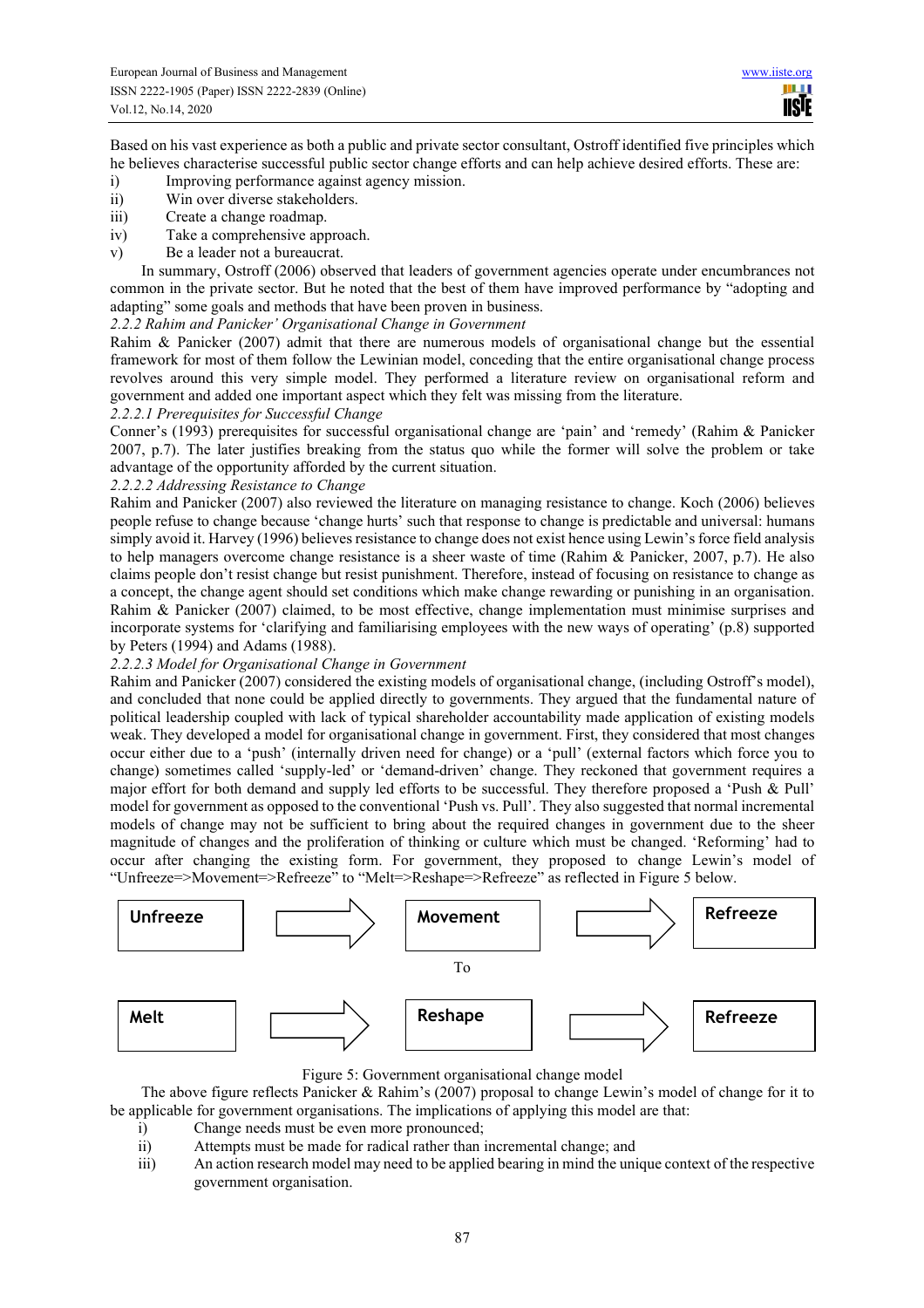The overall organisational development (OD) process will still consist of the usual stages of diagnosis, feedback, planning and implementation. Once change is adopted, the following steps are suggested for governmental OD: *Systems approach:* adopt a holistic approach to incorporate all potential change elements.

*Envisioning:* create critical mass for change.

*Appoint change agents:* preferably internal as opposed to external consultants.

*Address culture issues:* most critical aspect involving change in work environment and shift in staff mindsets.

Rahim and Panicker (2007) refer to 'making dinosaurs dance' (p.2) in their thesis for a reason. They reckon that 21<sup>st</sup> century government is "a large behemoth, often pulled down by its own size and complexity" (p2). They thus analogise: like dinosaurs, government lives in an era of discontinuous change. But unlike, dinosaurs, government cannot afford the luxury of making itself extinct. It must and has to change. They concluded, "If you pull the right strings, the dinosaur can dance. Caveat. Use very strong strings" (p.20). This implies that, with the right tools, attitudes and conditions, change management in government can potentially yield positive and desired results.

#### *2.3 Change Management in Non-Profit Organisations*

Clearly, the models of organisational change proposed in literature are meant for 'for-profit' organisations making them unsuitable and can therefore cannot be directly transplanted to the non-profit sector. Rahim and Panicker (2007) came closest when they developed their model for change management in government complimented by some glimpses of Ostroff's principles on change management in government. But this still falls far short for applicability in NPOs. Granted, NPOs share the same problem with government when it comes to shareholder accountability, readily observable and quantifiable outputs, and profit objectives or lack thereof. However, NPOs are much smaller in size and possess the flexibility to respond to changes in the environment far much more than government does. Some are even run on commercial lines and hence are a 'half-way house' between government and commercial enterprises.

Anheier (2000) argued , "The management of non-profit organisations is often ill understood because we do not understand these organisations well, and it is frequently ill conceived because we operate from the wrong assumptions about how non-profit organisations function" (p.2)*.* His thesis was that current management and organisational theories do not fully address the question as to whether NPOs are fundamentally different from both the 'for-profit' enterprise and the public agency to require separate management models and practices. This seemingly simple question inadvertently leads to other challenging ones like whether NPO management could be a variation of business management? Or does it approximate public management and administration? Or is the management of the non-profit enterprise dissimilar to both, requiring models that fit neither the corporation nor the public agency? Armed with the earlier NPO definition, it is justifiable to ask if the non-profit form is intrinsically associated with distinctive features that lead to characteristic behaviours and outcomes in terms of strategic change management.

Many distinguished writers have made and supported such claims, for example:

- The essence of NPOs is their dual functions as 'value-guardians' and 'service-providers' (Kramer 1981; Anheier, 2000).
- The value orientation of NPOs is their essential feature (Hudson 1999; Paton 1996; Anheier, 2000)
- Trust and voluntarism are at the centre of NPOs (Tonkiss & Passey 1999; Anheier, 2000).

Anheier (2000) concludes that each of these proposals may be valid to a certain degree and may be applicable to some NPOs but certainly not all. He reckons that some NPOs mirror Kramer's behaviors, but others just do not. True, some are 'value-led' or 'value-based' but others function following no known value system or ideology. Others don't exhibit any notion of 'voluntarism' and may not have any volunteers at all. More so, some authors consider NPOs as "trivial and inconsequential" (Anheier, 2000, p.2; Perrow, 1986, pp. 172-173). Yet the trend over the years has been exactly the opposite. Some NPOs have emerged as dominant economic forces while others have become indispensable political actors (Salamon et al, 1999; Meyer et al, 1997; Lewis, 1999; Anheier, 2000). Over time, many NPOs have adopted the language, management practices and even the philosophy of business enterprises globally. The author can testify to this reality based on his experience spanning two decades in various managerial roles in international development organisations. Anheier (2000) asks why and how this happened but more worryingly the literature is clear that NPOs and non-profit management are still not so well understood. The pertinent question is why?

## *2.4 Summary*

The models of change reviewed this section attempted to conceptualise strategic change, some in overly simplistic terms such as Grundy's three types of change. Overall this section revealed that there is no one-size-fits-all model or framework for managing change but rather provides impetus for organisations to adopt a nuanced approach and to analyse situations when change is desirable and help map out the most suitable approach to bring about the desired change. It was noted that, in reality, change is much more complex, manifests itself differently in different organisations and occurs at different organisational levels and functions, and in different forms. All models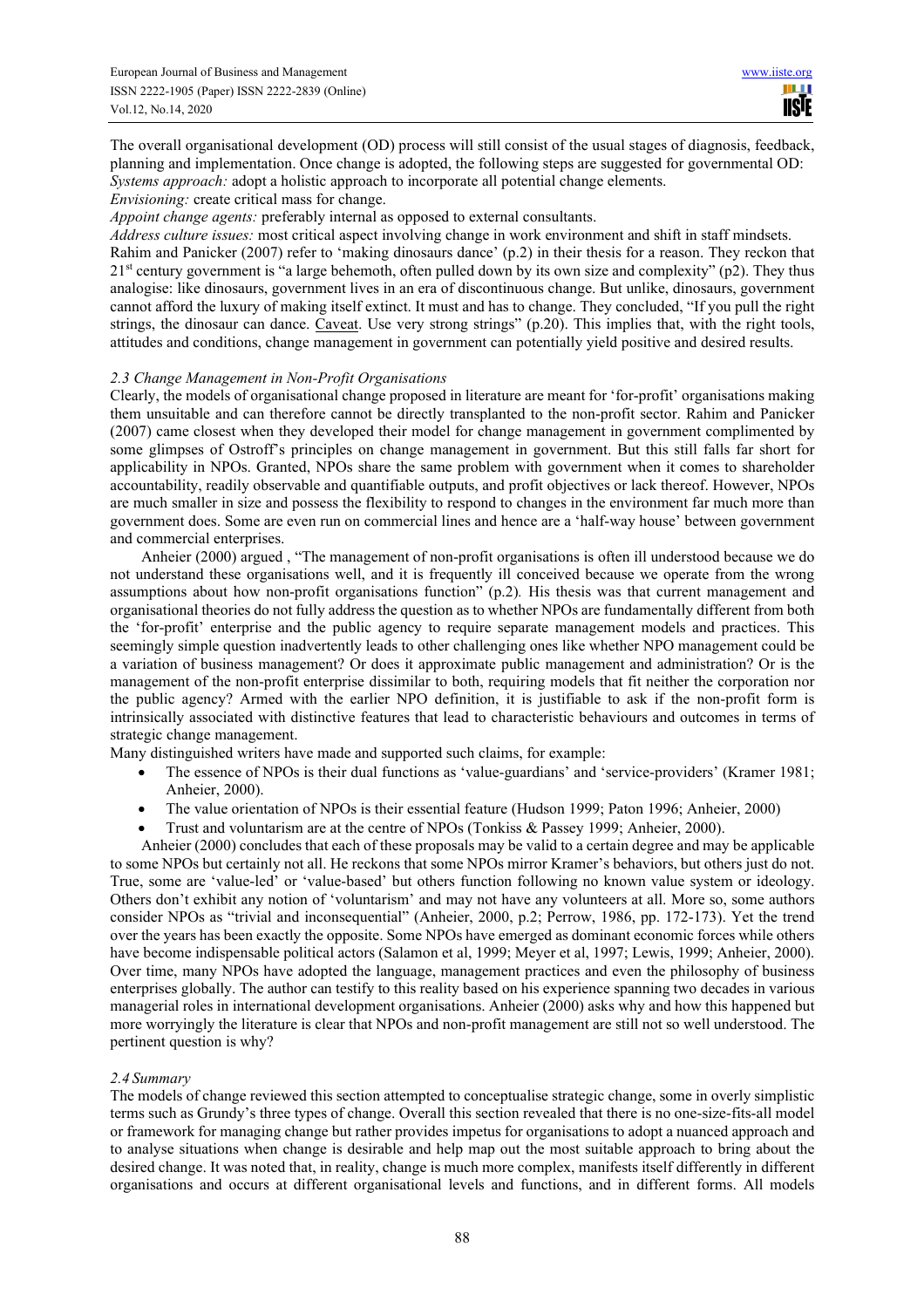exhibited commonalities in two aspects. Firstly, change, whether internally or externally driven, is multidimensional and comes in various forms, shapes and sizes. Secondly, leadership of organisational change is management's most important role in the 21<sup>st</sup> century. Furthermore, the literature review has illustrated that existing models of organisational change are more suited to the commercial business enterprise and none can be directly transposed to non-profit entities. Rahim and Panicker's (2007) model for organisational change for government was a spin-off from this clear deficiency. Our view is that their model cannot be applied to NPOs too because of the fundamental differences between these enterprises and public agencies. The literature highlights the importance of change and suggests ways to approach it but offers little empirical evidence to support the proposed theories and approaches. This paper attempts to cover this glaring knowledge gap in the literature.

## **3. Method**

This section discusses the rationale for the research approach and methodology adopted to facilitate replicability and support the reliability and validity of the study's findings.

## *3.1 Research Methodology*

The primary objective of the research is to critically evaluate strategic change management in the non-profit sector and develop recommendations for future management of strategic change in NPOs. The specific objectives of the research are:

- i) To evaluate the generic literature on strategic change management and its application to NPOs.
- ii) To critically review how strategic change has been implemented using an inter-governmental and an international organisation primary case studies / points of reference.
- iii) Based on the research findings, provide recommendations for future change management in these and similar NPOs.

From the literature review, the increasingly important role of NPOs since the 1970s and their continued mushrooming to date the world over was self-evident. Yet, as the author can testify from decades of experience in these organisations, they are characteristically slow in adopting change. When they do finally embrace the change, it is handled in a *laissez faire* manner. The gap which exists in how NPOs manage strategic change was identified and confirmed through the literature review. To address the research questions adequately, the study was supported by both primary and secondary data. Use was made of unstructured interviews as the main means of collecting primary data. This was supplemented by information from secondary sources such as the respective organisation's annual reports, internet sources, unpublished and published literature.

The research adopted an inductive stance since general conclusions and recommendations on future change management in non-profit organisations were drawn based on the researcher's empirical observations taking a phenomenological approach (Ghauri *et al*, 1995). The research method or technique employed was primarily 'qualitative' since the findings are not a result of applying 'statistical methods or other procedures of quantification' (Ghauri *et al*, 1995, p.85). The qualitative method suited the study most since the objective was to gain an in-depth insight into a specific phenomenon. Moreover, the outcome was based on studying human experiences and organisational behaviour on the subject of strategic change management (Strauss & Corbin, 1990; Ghauri et al, 1995). Since the researcher's aim was to gain insights as opposed to testing a hypothesis, in an area where there is limited theory available as guidance, the research strategy was descriptive and premised on comparative case studies (Ghauri *et al*, 1995). This method was chosen since 'how' and 'what' questions were addressed, the researcher did not have full control over events and focus was on a real life, current phenomenon (Yin 1989; Ghauri et al, 1995, p.88) in more than one organisation with the objective of comparative analysis and drawing some general conclusions. The methodology comprised the following:

## *3.1.1 Literature Review*

This entailed a review of relevant published literature on strategic change management.

#### *3.1.2 Secondary Data Collection*

This involved literature search and review of existing historical material, records, correspondences, reports and websites. As an insider, the author had access to extensive organisational information that is normally not accessible to external researchers. Secondary data was used to supplement and 'triangulate' or 'validate' the primary data. (Arkley & Knight, 1991; Bloor, 1997; Halloway, 1997; Groenewald 2004).

## *3.1.3 Primary Data Collection*

The field research involved unstructured face-to-face or 'in-depth' interviews coupled with direct observation and interaction with Executive Management of the two target organisations. The objective was to establish their views and perceptions on the management of strategic change in their respective organisations thereby facilitating an indepth exploration of change management practices and the impacts on their strategic direction.

#### *3.2 Research Tools Design and Distribution*

The author paid close attention to ethical research using the following documents: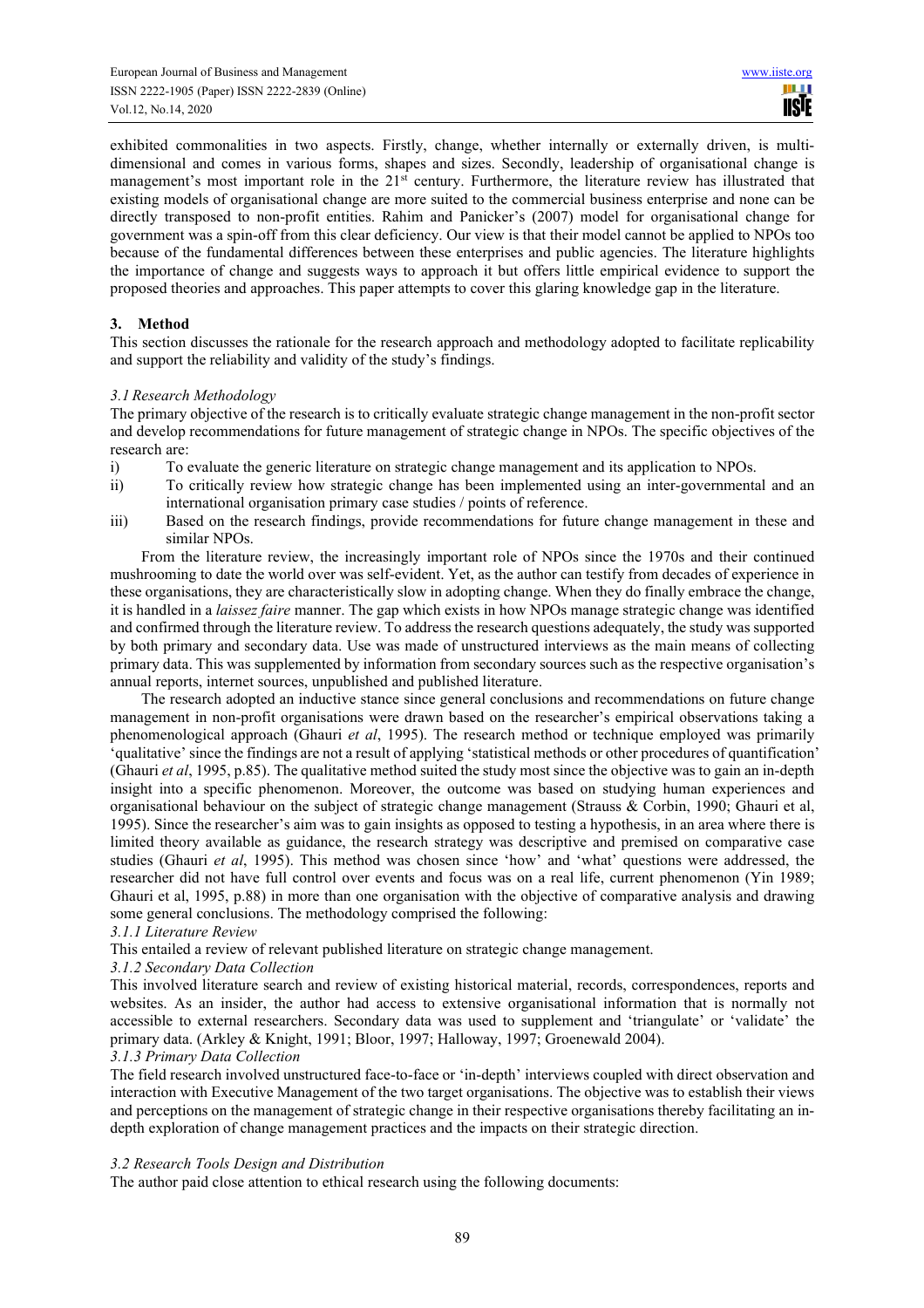# *3.2.1 Informed Consent Form*

The form was designed to obtain prior informed consent of the respective target organisations and participants. It provided research details and clarified the participants' role, rights and obligations including confidentiality, anonymity and the right to withdraw from the research anytime.

#### *3.2.2 Standard Ethics Protocol*

The protocol further reinforced the participant's role, rights and obligations. The protocol was read to the interviewee before each interview and a copy was deposited with the participant after the interview. *3.2.3 Interview Questions* 

With 'unstructured' interviews there is no pre-determined list of questions, but a clear idea and storyline is required about the issues and circumstances to be explored. The researcher used the following questions as the basis for exploring the pertinent research issues and in guiding the overall framework of the interview.

- What were the key strategic changes which have occurred in the organisation since its formation?
- How has change been managed in the past and how did it impact the organisation's strategic direction?
- How can the organisations ensure that change is managed in a more effective way in future?

## *3.3 Interview Process*

Use was made of unstructured or in-depth interviews because of the nature of the research which is a qualitative inquiry and the data must capture people's *'*language and behaviour' through their 'words and actions' (Berry, 1999). Qualitative interviews are one of the most important and commonly used data collection methods in qualitative research (Myers & Newman, 2007). It was the main data gathering method employed in this study. Data was collected through face-to-face interviews that were audio recorded with participants' prior consent. The participants agreed to be audio-taped based on mutual trust of confidentiality and the interviews were held in a friendly environment since most of the participants already knew the researcher. The longstanding rapport countered interviewer suspicion and distrust normally directed to external researchers right from the start. The interviews were conducted over a three-week period and each lasted between one hour and one and half hours. Rough interview notes were taken during the interview and more detailed field notes drafted soon after the interviews. The interview data was transcribed by the researcher within a day after the interview for use in qualitative data analysis. A transcribed copy was sent to each participant for confirmation.

## *3.4 Sample Selection and Justification*

The following two organisations were chosen for the comparative case study:

#### *3.4.1 Organisation 1: Common Market for Eastern and Southern Africa (COMESA)*

COMESA is a regional inter-governmental organization consisting of 19 Member States (MS) in Eastern and Southern Africa which was formed to "contribute to regional economic integration through trade facilitation and infrastructure development in various sectors" (www.comesa.org*).* COMESA was formed in 1981 as the Preferential Trade Area (PTA) for its member states and transformed into COMESA in 1994 through the signing of the COMESA Treaty. Its headquarters is based in Lusaka, Zambia. COMESA's vision is "To be a fully integrated, internationally competitive and prosperous economic community with high standards of living for its people and ready to merge into the African Union" (COMESA Annual Report, 2009).

#### *3.4.2 Organisation 2: Media Institute of Southern Africa (MISA)*

MISA is a regional non-governmental organisation that was created in 1992 to promote a free, independent, pluralistic and sustainable media environment in Southern Africa. MISA's Regional Secretariat is based in Windhoek, Namibia supported by National Chapters in 11 Southern Africa Development Community (SADC) countries. MISA's vision is for "A southern Africa region in which the media enjoys freedom of expression, independence from political, economic and commercial interests, pluralism of views and opinions." (www.misa.org).

#### *3.4.3 Rationale for Sample Selection*

The two case studies were chosen since the author decided to carry out a comparative study using the inductive approach but seeking general explanations. These chosen cases were current and immediate past employers of the researcher respectively and were readily accessible to the researcher. The researcher also considered resource constraints such as time, funds and travel logistics for conducting the research. A comparative analysis will show what was done well in one organisation and may not have been done so well in the other organisation and vice versa. The researcher chose a total of ten participants, five from each organisation's Executive Management comprising of directors in COMESA and regional managers in MISA. Boyd (2001) considers two to ten interviewees as 'sufficient to reach saturation' (Groenewald 2004, p.11), while Creswell (1998 pp. 65, 113) believes 'long interviews with up to 10 people' is ideal for a phenomenological study (Groenewald 2004, p.11).

## *3.5 Data Analysis*

The following methods of data analysis were employed: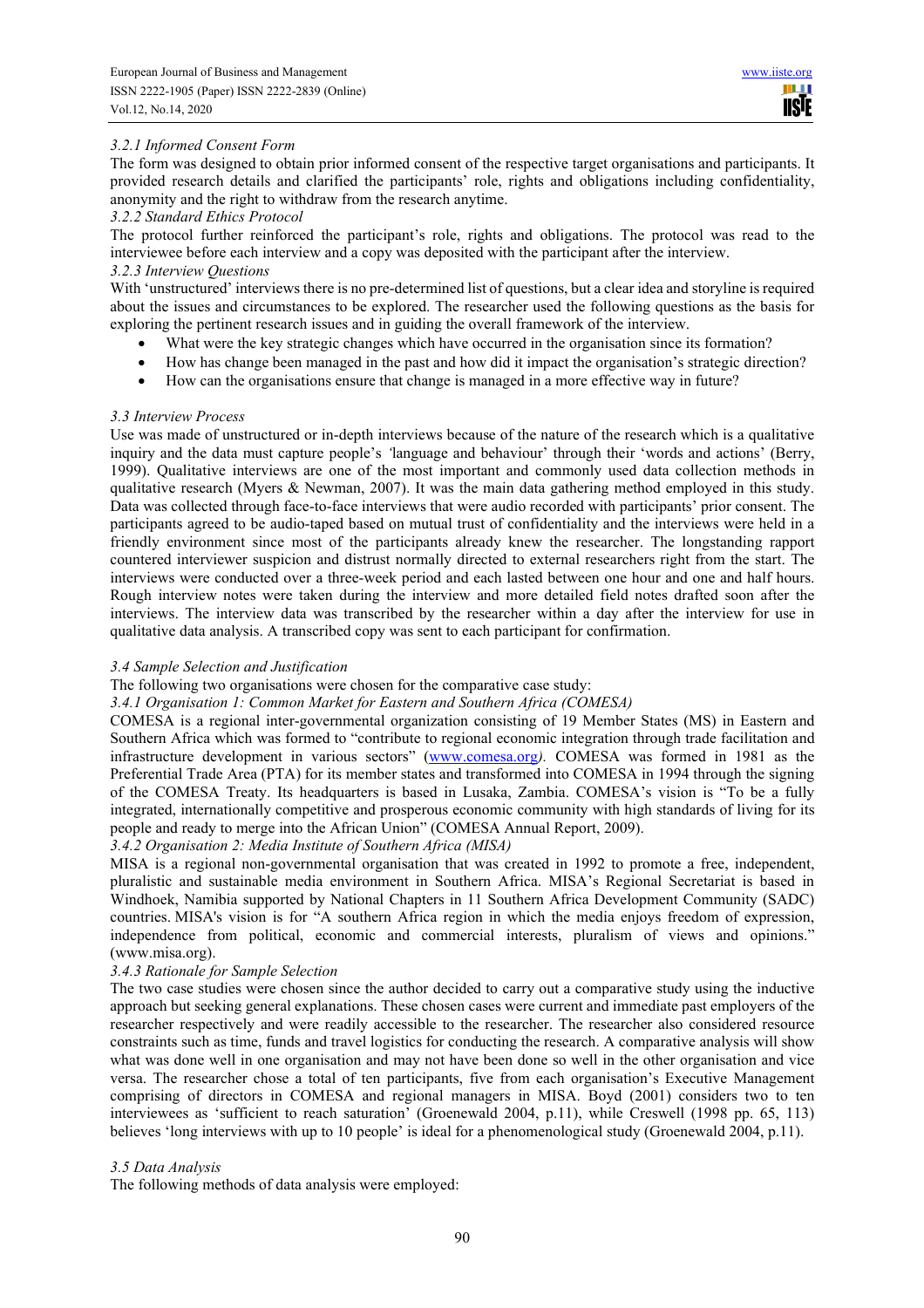# *3.5.1 Field notes*

Although field notes are normally classified as a secondary data storage method, they are also a form of data analysis as according to Lofland and Lofland (1999) they are 'part of the analysis rather than the data collection', by virtue of the fact that they involve ongoing interpretation (Groenewald, 2004, p.15).

#### *3.5.2 Qualitative Data Analysis*

Data analysis was conducted right from the point of data collection since the interviewer had to interpret responses to interview questions as well as ask probing questions. Ghauri et al (1995) refer to this as simultaneous data collection and analysis. Final analysis and interpretation of the data was done using Hycner's (1999) simplified 'explicitation process' applying the following steps (Groenewald, 2004, p.17):

- i) Bracketing and phenomenological reduction.
- ii) Delineating units of meaning.
- iii) Clustering of units of meaning to form themes.
- iv) Summarizing and validating individual interview and modify as necessary.
- v) Extract general and unique themes from all interviews and form a composite summary.

As the study pursued phenomenological attitude, the researcher drew meaning out of the individual cases hence no data categorisation or quantification was necessary. More so, coding was not required since the analysis was to provide 'new integrative insights' from understanding a specific phenomenon and the findings synthesized into a final written 'logical, consistent and persuasive report' (Ghauri et al, 1995).

## **4. Findings**

## *4.1 Overview of Findings*

This section presents the findings of the primary research in the context of the literature review. The term 'explicitation' has been preferred to 'analysis' which, according to Hycner (1999) is a misnomer in phenomenology as it implies 'breaking into parts' as opposed to 'investigation of the constituents of a phenomenon while keeping the context of the whole' (Groenewald, 2004, p.17). The research produced several important general findings on the management of strategic change in the studied organisations. The explicitation of the primary data obtained from the qualitative interviews resulted in clear themes for both organisations which fully address the research questions and can be linked directly to the specific objectives of the research. The findings were analysed and presented according to the themes as shown below:

- The key strategic changes and how was change managed by NPOs
- The impact on the organisations' strategic direction
- What may have worked well and not so well in the organisations

Finally, the section winds down with a comparative analysis of change management in the NPOs studied to draw what worked well in one organisation that didn't quite work well in the other and vice versa.

## *4.2 Strategic Change Management in COMESA*

## *4.2.1 Key Strategic Changes in COMESA*

From the interviews, it emerged that between 1981 to 2010 COMESA went through several strategic changes and the key ones are presented in these findings.

*i) Transformation from the PTA to COMESA:* A major change in COMESA was its transformation from the PTA which was formed in 1981 to COMESA in 1994 (see Figure 6 below).



Figure 6: Transformation of COMESA

#### Source: Muravu (2011)

The figure above reflects transformation of COMESA from PTA in 1981 to its long-term strategic goal of achieving Economic Community status by 2025.

*ii) Formation of the Free Trade Area (FTA):* The FTA was formed in 2000 and involved elimination of tariffs on COMESA originating products by nine Member States with the expectation that the others would soon follow suit. *iii) Launching of the Customs Union (CU):* COMESA launched the CU as successor to the FTA in 2009. A CU is as a merger of two or more customs territories into a single customs territory, where MS engage in free trade among themselves and apply a common external tariff to third party imports.

*iv) Changes to the organisational structure and creation of COMESA regional institutions:* COMESA adopted a comprehensive decision-making structure which evolved over the years from the one originally set by the PTA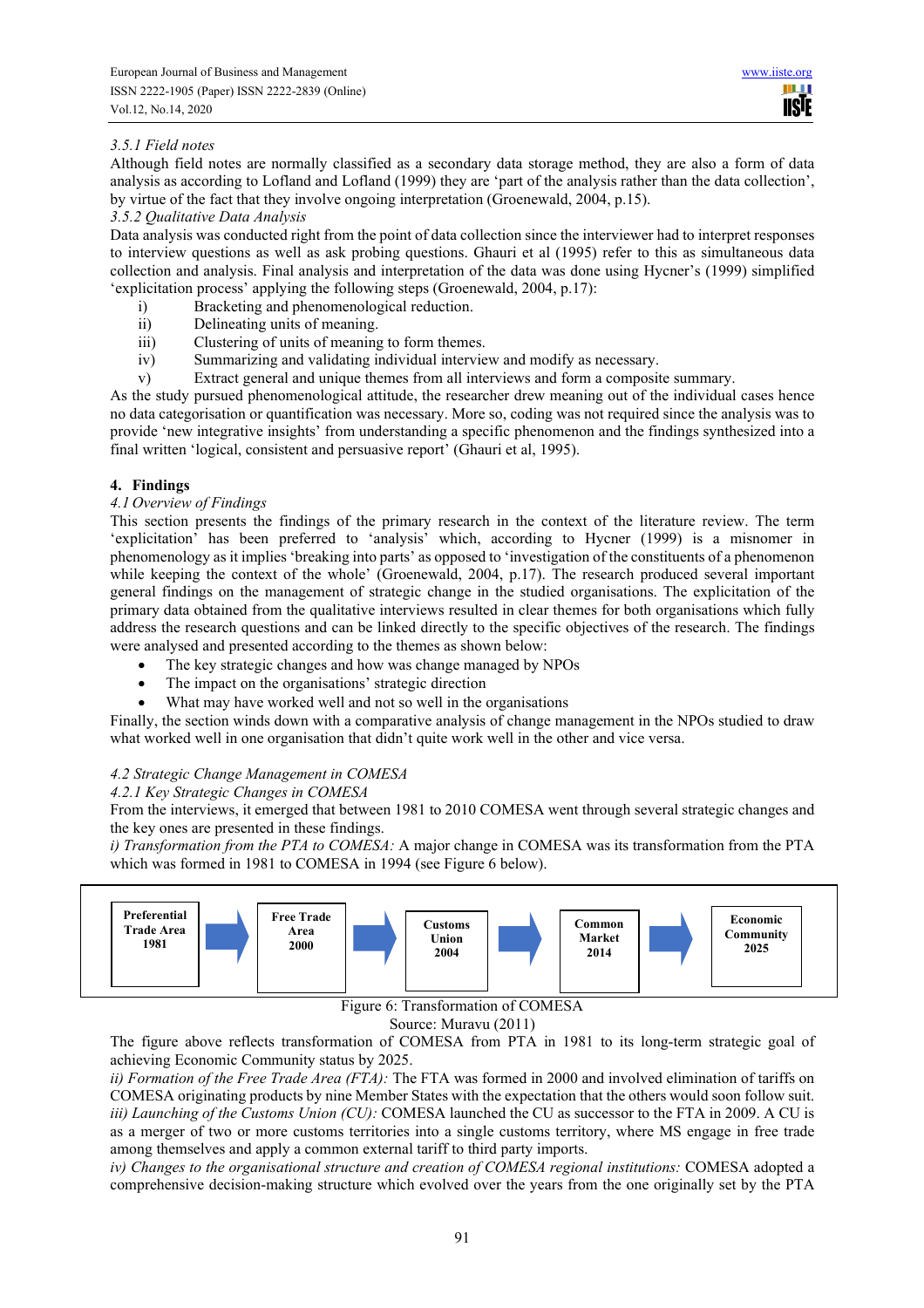Treaty to reflect the changes that the organisation experienced during its life cycle. The COMESA Secretariat (CS) which originally adopted its organisational structure from its PTA predecessor in 1994 underwent various restructuring exercises since then. Also, several regional institutions were created to promote sub-regional cooperation and development. These include the COMESA Clearing House, the COMESA Trade and Development Bank, the COMESA Bankers Association, the COMESA Leather and Leather Products Institute, the COMESA Re-Insurance Company, the Africa Trade Insurance Agency and the Regional Investment Agency.

v*) Formation of the Tripartite Arrangement:* In 2008 COMESA, the East African Community (EAC) and the Southern African Development Community (SADC) adopted a Tripartite arrangement. This required each Regional Economic Community (REC) to promote economic and social development and growth through regional integration as building blocks to the African Economic Community (AEC) pursuant to the Final Act of Lagos signed by the Organisation of African Unity (OAU) Heads of State in 1980.

#### *4.2.2 Strategic Change Implementation in COMESA*

The interviews revealed a lot of insight on the approaches to implementing strategic change in COMESA, which are discussed under six key dimensions of organisational change espoused in literature (Beer & Norhia, 2000, p.16). These are: change goals, leadership, change focus, change process, reward system, and use of external consultants.

#### *4.2.2.1 Change Goals*

The change goals in COMESA have mainly been to meet the dictates of the PTA / COMESA treaties coupled with need to meet the demands of the operational environment or in response to external changes. This is summed up in what one of the interviewed directors had to say:

COMESA as an organisation is essentially closed to the founding Treaty, which cannot be amended. The PTA Treaty's life only ended with the signing of the COMESA Treaty in 1994. The milestones which are set up in the treaty become the main drivers of change, coupled with changes in the external environment. (Director 1, COMESA)

Most of the COMESA strategic changes that were identified by the interviewees as detailed above were predetermined by the Treaties or were founded through signing of agreements or Charters while changes to the organisational structure was a response to the demands of the external environment.

#### *4.2.2.2 Change Leadership*

The study revealed that the decision-making process in COMESA, being a regional inter-governmental organisation, is quite complex. Predictably, the structure and operations of such a regional organisation will mirror that of the 19 governments of which it is a hybrid. Yet it is the decision-making process which determines the speed and effectiveness with which change can be implemented. One interviewee said:

The whole process starts internally with the management team strictly guided by the treaty, previous Policy Organs decisions and the general goings-on. Once a need for change is identified by management, it goes through the rank and file of the various Policy Organs up to Authority level. Once the decision is made it reverts to management for implementation. For me this is not top-bottom or bottom-up approach but mixed. However, I should hasten to say that during implementation literally everyone is involved. (Director 2, COMESA)

## *4.2.2.3 Change Focus*

The study indicated that COMESA has traditionally focused on streamlining the structures and systems (organizational "hardware") per the archetype (theory) E of change (Beer & Norhia, 2000) as a way of managing change. For example, in 1997, the CS revised its structure to address the changing environment, operations and activities through introduction of a programmatic approach. In 2004, COMESA further commissioned a mid-term review of the organisational structure in order to assess its appropriateness considering its planned programmes, vision and priorities for the future. The then new Secretary General adopted a new approach altogether reflected in his 'not-business-as-usual' statement below:

The previous approaches left COMESA entangled in a 'policy and procedure trap' at the expense of results. But my interest is on delivery and results and this starts at the top. When you look at my mission reports there are concrete results there. Yet I have seen minutes and reports which unfortunately are long on issues and short on results. For 2011, technical personnel will have to ensure that things happen on the ground. I will not allow missions and meetings that are not results-oriented. This may sound harsh, but the lesson I have learnt over the last couple of years is that when you have Managers who do not share the vision of the leader, it is difficult to get results. (Secretary General, COMESA)

#### *4.2.2.4 Change Process*

From the study it emerged that change is well planned and adapted from the overall framework, the Treaty.

COMESA always has a clear, comprehensive, and shared action plan and this helps in terms of achieving internal coordination and it also tends to foster confidence among both internal and external shareholders. The plan is, to the leadership, … a compass … not only providing the overall strategic direction but telling quickly when we are getting off-course. (Director 3, COMESA)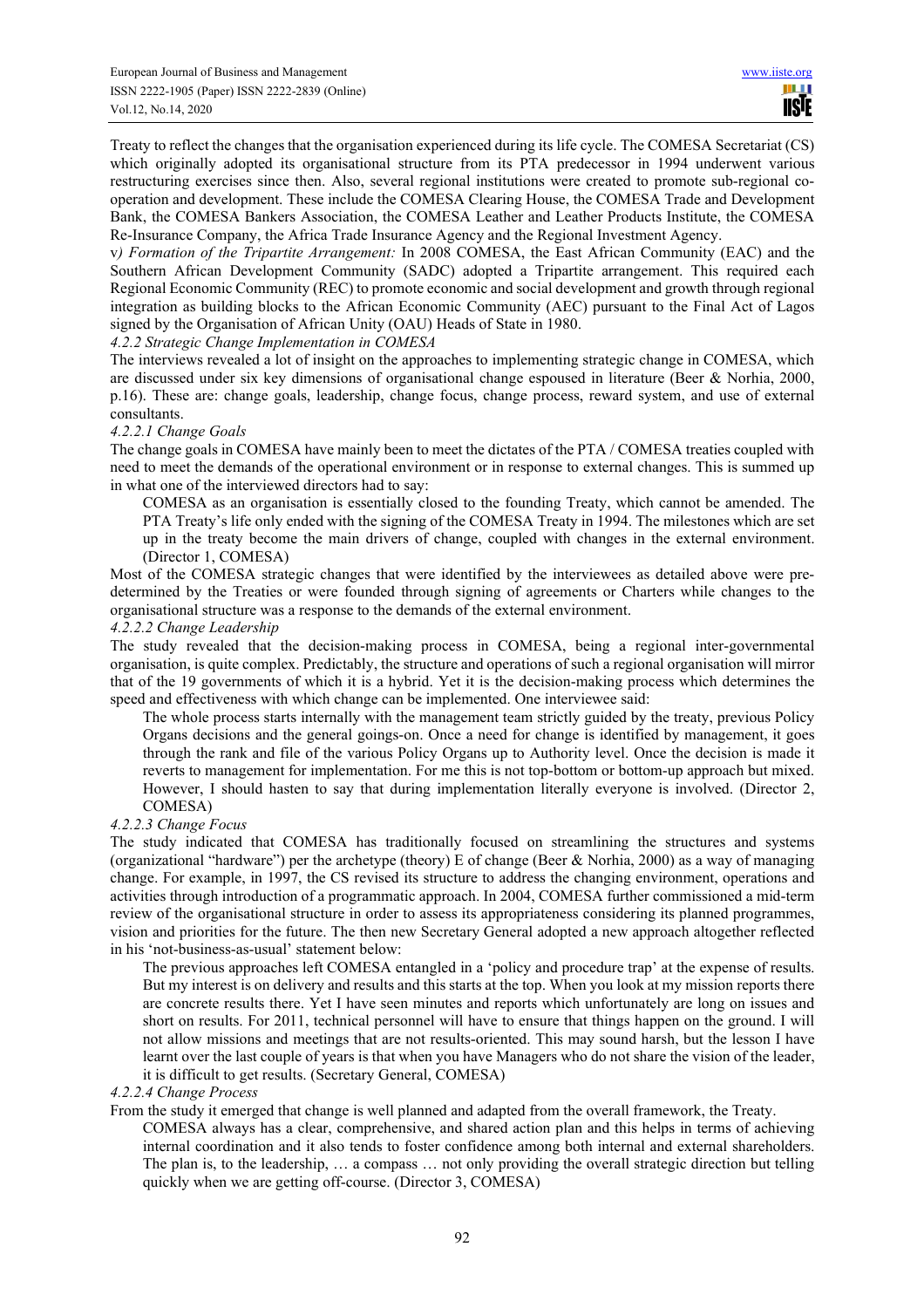Once change decisions are approved by the Authority, they revert to management who then decide the best way to execute them or to implement the change. Depending on the size, nature, complexity of the change and (non)availability of in-house capacity, some change was approached through formation of in-house task forces comprising members from various departments or was thrown back to the departmental or unit head to manage. Action plans have ensured clearly defined roles and responsibilities while setting up of change programme task forces ensured the "best brains" are working on the organisational transformation.

#### *4.2.2.5 Reward System / Culture Change*

The study also looked at the issue of the reward system as it applies to change management in COMESA as reflected in one interviewee's sentiments below.

As it happened, COMESA's reward system has been both in financial terms in the form of improved remuneration for professionals as well as reinforcing culture change. This may sound contradictory but it's not. Remember that we are competing for regional human resources with other RECs, such as SADC and EAC. Financial rewards addressed the short-term need for market competitiveness while culture change provides us with capabilities for future success. (Director 3, COMESA).

COMESA ensures fair and competitive remuneration for its staff by conducting salary surveys every two years and adjusting its remuneration regime accordingly. Culture change management emerged as a major issue given that COMESA employs over 200 professional staff, sourced from its highly competitive labour catchment area of 19 MS, within its 12 divisions and units. These different nationalities bring together their diverse cultures, history and values to one place. To tap into this cultural diversity, the CS holds regular staff retreats and Total Quality Management (TQM) sessions to encourage information and experiential sharing among staff.

## *4.2.2.6 Use of External Consultants*

From the study, it was clear that COMESA utilises its in-house resources to the highest extents possible as recommended in literature. This is reflected by the fact that COMESA has a highly competent professional work force over 50% of which are holders of advanced degrees and / or professional qualifications. However, COMESA engages external consultants to carry out specific assignments such as in-country technical / feasibility studies. *4.2.3 Impact of COMESA's Change Management Approaches on its Strategic Direction* 

We address whether the change approaches adopted by COMESA met desired change programs' objectives.

#### *4.2.3.1. Positive Impacts:*

A prominent finding was that, overall, COMESA's change management approaches positively impacted on the strategic direction of the organisation. The following examples support this view:

i) COMESA's specialised regional institutions, played a key role in their respective areas of competitive advantage and had positive impact on its regional integration and economic development agenda.

ii) Since inception, the CS was structured to be lean and efficient and this aspect has always been reflected in all subsequent changes to its organisational structure. The effect of change on the CS's structure has been achievement of efficiency and cost effectiveness. The divisional structure that was introduced in 1997, for example, resulted in a CS that was aligned to meet the region's changed needs and requirements.

iii) The establishment of the FTA changed the interplay of economic relations between COMESA MS forever. The study revealed that the FTA was growing at over 20% per annum and intra-COMESA trade increased from US\$3.1 billion to US\$14.3 billion from 2000 to 2008 respectively. The achievement of the CU is another proof that COMESA's approaches to managing strategic change have positively impacted on the regional governments' attempt to improve the welfare of their citizens.

iv) The Tripartite arrangement has been a very significant step towards the overall goal of the African Union to deepen the economic integration of the African continent. The proposed road map, draft legal and institutional instruments for establishing the Tripartite FTA have been developed the by the TTF with a proposed Tripartite FTA establishment date of 1 January 2012. The other impact of change management on the Tripartite is that the three RECs have already started to implement joint programmes in various sectors and initiatives. For example, the launch of Africa's first One-Stop Border Post between Zambia and Zimbabwe in Chirundu in 2009 has totally changed the way in which the three RECs operated in the past. (COMESA Annual Report, 2009)

v) The holding of annual retreats helped to develop common values that have led to the formation of a distinctive COMESA corporate culture. TQM sessions helped to build rapport and team spirit, and to generally exchange information amongst staff.

As a recognition of excellence in change management at regional level, the COMESA Secretary-General, was in October 2010 awarded the *Drivers of Change Award* in the Government Category by the Southern Africa Trust for his instrumental role in establishing the Tripartite. "Through his leadership, a future that looks promising is being crafted for Africa", noted the award's judges. The award recognises individuals or organisations from Southern Africa that are making real impact, "especially in developing effective public policies and strategies, to overcome poverty." (COMESA News, 2010, p3)

#### *4.2.3.2. Negative Impacts:*

The only albatross on COMESA's good record on achievement of positive change management results is the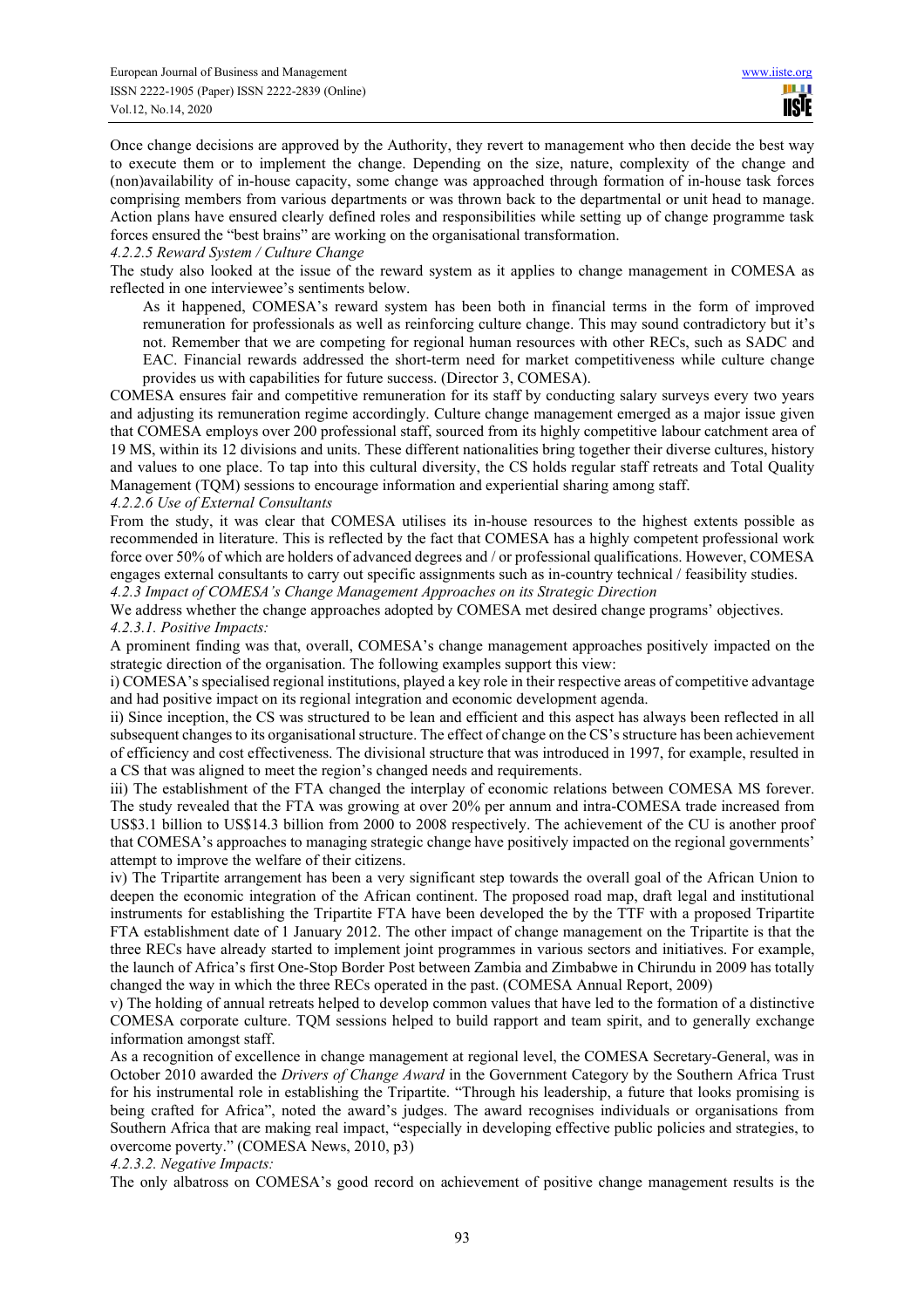ш **USIE** 

characteristic slow pace of change. One interviewee lamented:

Change in COMESA is painfully slow. This causes delays in achievement of the organisation's overall mandate. If you thought a year later is late, wait until you hear that a change decision that's made in COMESA today can be implemented after five, even ten years. (Director 2, COMESA)

From the study, it is apparent that COMESA has largely met its change management objectives through the adopted approaches to implementing change.

#### *4.3 Strategic Change Management in MISA*

#### *4.3.1 Key Strategic Changes in MISA*

The study established the following major strategic changes have occurred in MISA since its inception.

*i) Transformation to a regional office:* MISA transformed from a modest one-person office in 1992 to a fullyfledged regional office employing more than 30 staff, including the author, by 2010. By 1994, MISA employed three staff and in 1996, it transformed itself from a regional network of activists into a membership-based organisation. MISA developed rapidly from 1997 following the creation of a Chapter Development Fund (CDF) to finance its growth within the entire SADC region.

*ii) Expansion of MISA's mandate:* MISA's original mandate of championing press freedom was expanded to include broadcasting as a direct response to the founding of the African Charter on Broadcasting in 2002, which provided principles for the broadcast media. This led to the broadening of MISA's mandate to encompass freedom of the electronic media as opposed to print media only.

*iii) Transition from "core funding" to "strategic financing":* From inception, MISA was funded by several external donors on a core funding basis. In 2002, MISA entered into a "basket funding" agreement in which its main donors agreed to support MISA's 3-year "Strategic Partnership Programme" (SPP). A second SPP (SPP2) was signed with the same donors for the 5-year period from 2006-10 and extended to a 3<sup>rd</sup> SPP (SPP3) for 3 years to 2013.

*iv) Adjustment to MISA's governance structure:* The study revealed that, a major problem for the organisation was that there was no clarity on the decision-making process. The governance structure needed to be adjusted for MISA's ownership, control, roles and lines of command to be clarified.

*v) Formation of new sister organisations:* During its first decade, MISA created 3 new sister organisations to offload some of its non-core, yet complimentary, activities in discharging its overall mandate. The MISA autonomous subsidiaries included the Southern Africa Media Development Fund, the Southern Africa Media Entrepreneurial Development Fund and the Nordic SADC Journalism Centre.

*vi) MISA major restructuring exercise*: In 2003 MISA's RS carried out a major staff restructuring exercise which was meant to professionalize the organisation by ensuring that it was properly staffed to deliver on the new SPP strategic plan.

#### *4.3.2 Strategic Change Implementation in COMESA*

Just as in the case of COMESA, the interviews of executive management were an eye opener on MISA's approaches to strategic change implementation. For comparative purposes, the author pursued the same dimensions which were examined in the COMESA case study.

#### *4.3.2.1 Change Goals*

The study established that change in MISA was determined by the strategic priorities identified through the strategic planning process which made extensive use of external consultants.

Change for MISA has been internally driven using the organisation's strategic planning process as well as externally driven through demands of donors. Some changes have been undertaken to provide a constant fit to the changing demands of the operational environment. (Regional Manager 1, MISA)

For example, the SPP originated from two processes i) MISA's own strategic planning process which commenced in 1999, designed to transform MISA from a core-funded to a project-activity-funded organisation and ii) the participatory evaluation / review undertaken by consultants in 2001 on behalf of donors. The development of country chapters was in line with the 1991 Windhoek Declaration, one of the organisation's formative triggers, while diversification into broadcasting and restructuring were in response to changes in the external environment. *4.3.2.2 Change Leadership* 

Leadership in MISA is two-pronged in that change direction is set from the top while encouraging participation at all levels as reflected by one interviewee.

Change leadership in MISA is essentially combined. The leader gets everyone involved but keeping the overall direction. This excludes the bizarre case in 2003 when a restructuring process driven by the Regional Governing Council affected everyone including the Regional Director and his deputy with the result that both lost their jobs. As I have said, this is the odd exception in MISA, not the rule. (Regional Manager 2, MISA)

# *4.3.2.3 Change Focus*

It emerged that MISA as an organization concentrated on 'structure and systems' to the detriment of corporate culture. MISA and its donors commissioned a joint evaluation and review in 2002. It began implementing the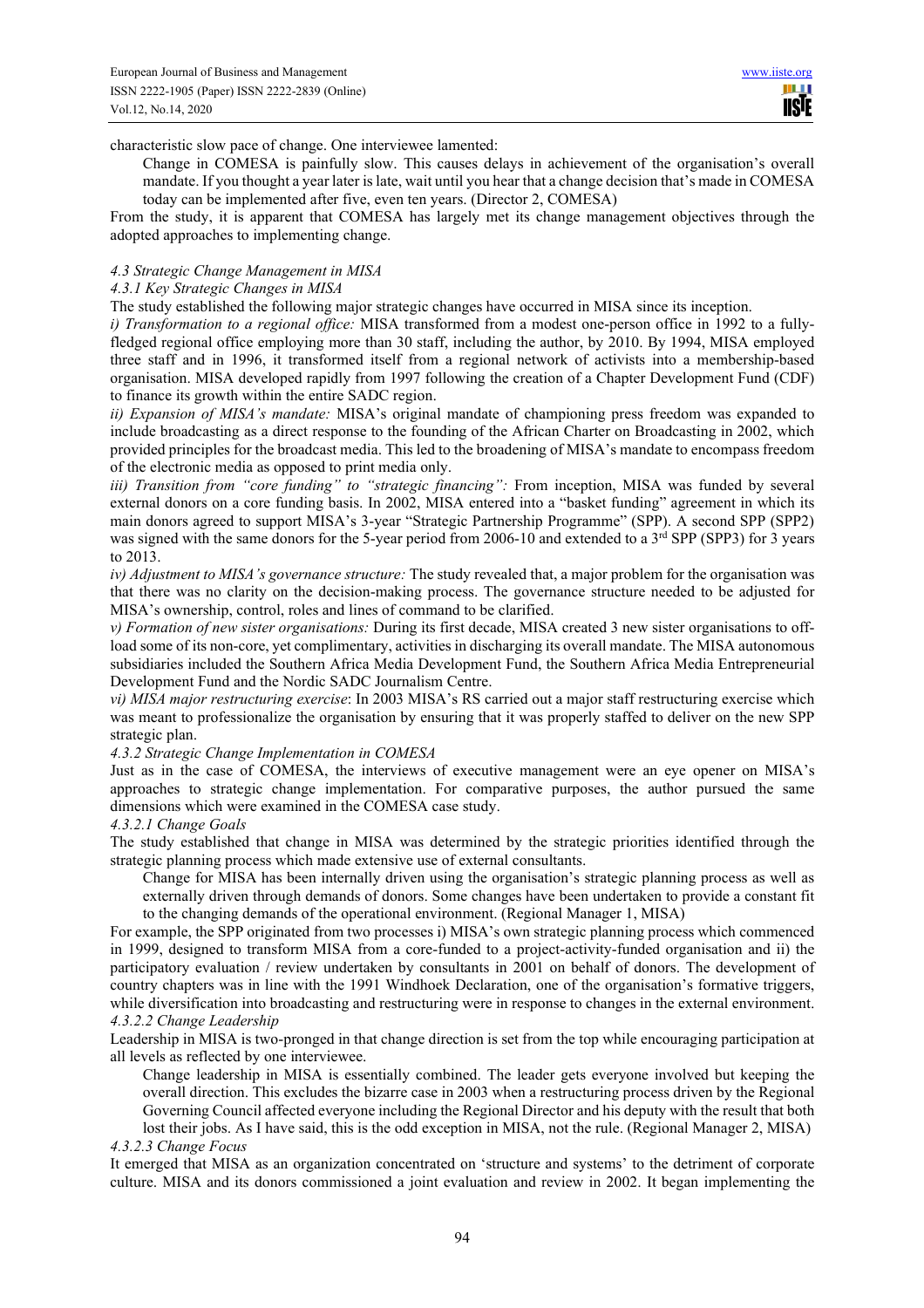recommendations from 2003 which included an SPP and staff restructuring. An OD process commenced in 2006 to correct the emergent complex governance structure which had begun to impede the organisation's natural progression as reflected in one interview's response below:

MISA's change focus has been on organisational restructuring…. For example, a major problem was that the decision-making processes were not clear. The constitution contradicted the Deed of Trust on MISA's ownership. This legal contradiction, emanating from MISA's registration as both a membership organisation and a trust needed to be urgently addressed. (Regional Director, MISA)

Furthermore, as MISA evolved from infancy to maturity, there was a need for the organisation to have a clearer distinction between governance and management structures / issues. The Board's responsibilities were shifted to governance, leaving management issues to the Regional Director.

#### *4.3.2.4 Change Process*

The study revealed that change management process in MISA followed a comprehensive 'checklist' which was prepared after each strategic plan, evaluation or review.

Following each sanctioned review, both the donors and the RGC mandated management to implement the recommendations. More accurately, the recommendations came with a proposed action plan indicating the importance and urgency of actioning each recommendation. Management were therefore given a *fait accompli*...they were just mandated to operationalize the change and report progress to the next donors' or governors' meeting. (Regional Manager 2, MISA)

This view was corroborated by one OD process Term of Reference (ToR) which specifically required the consultant to prepare a 'detailed implementation plan' with the involvement of Regional Secretariat (RS). Where necessary, there was clear role-sharing between MISA and external consultants. But how did a consultant-based prescriptive approach ensure management ownership of the change process by the executors? This was addressed from two fronts:

First, MISA and the donors agreed on a participatory approach to evaluation at ToRs stage. This approach followed a process which involved all identified stakeholders to articulate and present their needs, interests and expectations. Second, the leadership of the change process rests with RS management and the RGC who articulate and approve the action plan to achieve the desired changes. (Regional Director, MISA)

The 2003 staff restructuring exercise involved re-advertising all RS staff positions in response to implementation of the new strategic plan and the 2001 review which had questioned the RS's ability to be a pro-active service organ for the National Chapters in its then existing state.

#### *4.3.2.5 Reward System*

MISA's reward system was principally based on financial incentives. The SPP1 review, for example, made "harmonization of remuneration standards in MISA" a key recommendation. This was achieved through a job evaluation exercise which was outsourced to an external HR consultancy firm which also developed job descriptions and implemented a job grading system. Unfortunately, MISA's culture of change had not supported investment in the culture change itself resulting in the 'bizarre case' referred to earlier when:

The RGC became 'overzealous' and in attempting to professionalize the organisation decided to advertise all senior positions including that of the Regional Director and his deputy. Earlier, I said this was 'bizarre' because the senior management who were supposed to lead the change found themselves in a weird position where they had to compete with some of their ambitious juniors for their jobs! Regional Manager 2 (MISA)

#### *4.3.2.6 Use of External Consultants*

MISA also made extensive use of consultants as agents of change. The numerous evaluations and reviews that were demanded by MISA's donors were conducted by various consultants. One interviewee said:

Apart from the physical surveys and assessments of the regional office and its chapters, the consultants were required to arrange regional workshops, conduct interviews and were responsible for designing and implementing up to reporting. (Regional Manager 1, MISA)

This manager's view was supported by the ToRs for one review / evaluation which expressly stated that "the assessment and recommendations of the technical review should strive to operationalize the lessons learnt identified during the evaluation process (i.e. how can MISA and the donors use the lessons learnt)."

*4.3.3 Impact of Change Management Approaches on MISA's Strategic Direction* 

Just like in the case of COMESA, it is important to establish if MISA's change management approaches met the desired objectives by assessing their impact on the organisation's strategic direction.

#### *4.3.3.1. Positive Impacts*

Clearly MISA experienced challenges in managing change since inception, but its change management approaches has mainly positive impact on the organisation's strategic direction. To quote one consultant, MISA "is presently met with the challenge of managing success - not failure!" (Chigudu & Associates & Danicom, 2003).

i) The OD review resulted in a streamlined corporate governance structure which could meet the strategic priorities of MISA and respond quickly to MISA's changing needs and environment.

ii) MISA also rightly offloaded some of its responsibilities to sister organisations and remained with a programme-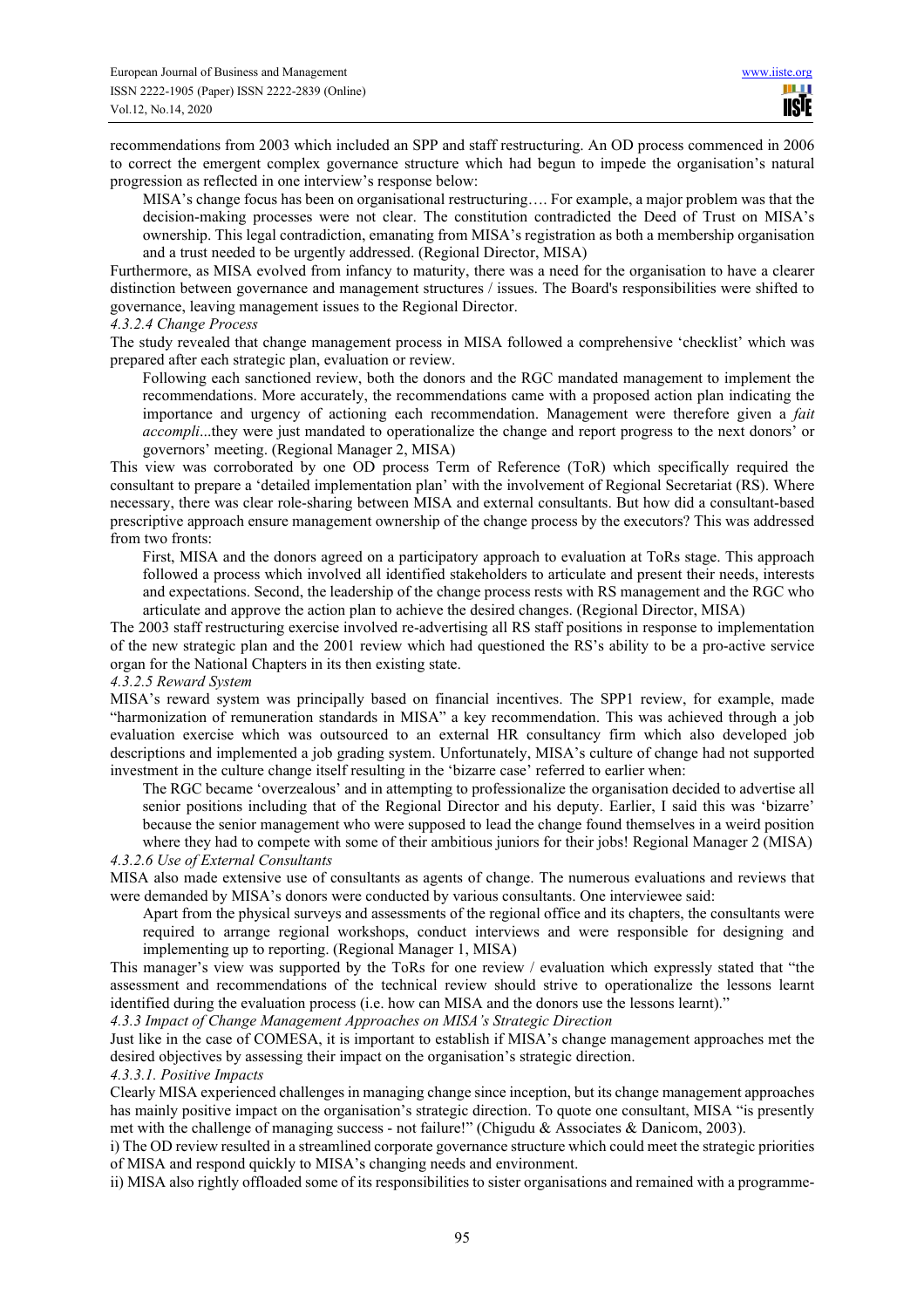focused structure. Each of the three new organisations 'specialised' in its area of competitive advantage, but nonetheless they could collaborate where each organisation's key competencies were required. This brought a new era, for example, in terms of ready availability of media finance, training, research and development than hitherto experienced when MISA was still a single organisation.

iii) Change management in MISA saw the establishment of a SADC-region wide organisation within a decade from scratch. The setting up of the CDF in 1997, provided financial support that led to the creation of a fullyfledged RS supported by 11 National Chapters and employing 75 staff within the region by 2010. As seen from the interviews, MISA employed the strategic planning process coupled with external donor demands as a key driver of change management. This enabled MISA to broadly meet its overall objectives.

iv) In 2002, the strategic planning process resulted in the SPP basket funding arrangement which guaranteed MISA's long-term funding arrangements and provided a new sense of security, stability and enhanced capacity to work within a longer-term perspective for the entire MISA organisation. The SPP also introduced five operational programmes and one administrative programme which would become the backbone of MISA's operations for at least a decade. It also resulted in considerably lighter administrative burdens due to simplified and harmonised reporting to donors.

## *4.3.3.2 Negative Impacts*

As the study revealed, an organisation that started from humble beginnings to become a regional institution in record short time was fraught to be subjected to numerous structural challenges. Some deficient structural and organisational practices, which emerged over the first decade, began to have a negative influence on MISA's ability to act under optimum conditions such as being able to implement all the activities planned under the SSPs. This triggered the numerous change management initiatives whose positive impacts were discussed above. The following were MISA's approaches to implementing change which seem not to have born the desired results.

i) *'Bizarre' handling of the restructuring exercise:* The way the staff restructuring was handled left a lot to be desired. There was speculation, fear, anger, suspicion and lobbying prior to finalization of the process due to uncertainty about the future of staff members. When some senior staff were made redundant, this increased tension even further. The negative impact of the exercise reverberated throughout the organisation long after it was completed, to the extent that most interviewees seriously doubted if this particular exercise yielded the desired benefits.

ii) *Deficient organisational culture:* From an organisational culture point of view, the deficient manner in which the same staff reshuffling exercise was handled created more internal friction that it resolved. This was further exacerbated by the poor communication system in the organisation which resulted in bad information, experiential sharing and learning which left MISA struggling to fulfil its function.

Notwithstanding these deficiencies, the evaluations revealed that MISA's change management approach enabled it to meet its overall change objectives.

## *4.4 Comparative Analysis of Strategic Change Management in NPOs*

In order to justify the comparative case study approach adopted for the research this section analytically compares strategic change management in the two-case study organisations based on the study's findings.

*i) Bureaucracy vs. flexibility*: As an inter-governmental organisation, COMESA mirrors some characteristics and practices of a quasi-governmental organisation. Our view is that it is problematic enough to be a government agency, but it is worse when the bureaucratic inefficiencies of 19 governments are replicated in one organisation. MISA on the other hand is more structured around the lines of a non-government organisation and has much more flexibility to adopt private sector practices. Table 1 below reflects the similarities and differences in change management practices based on the studied six key dimensions of organisational change per Beer and Norhia (2000).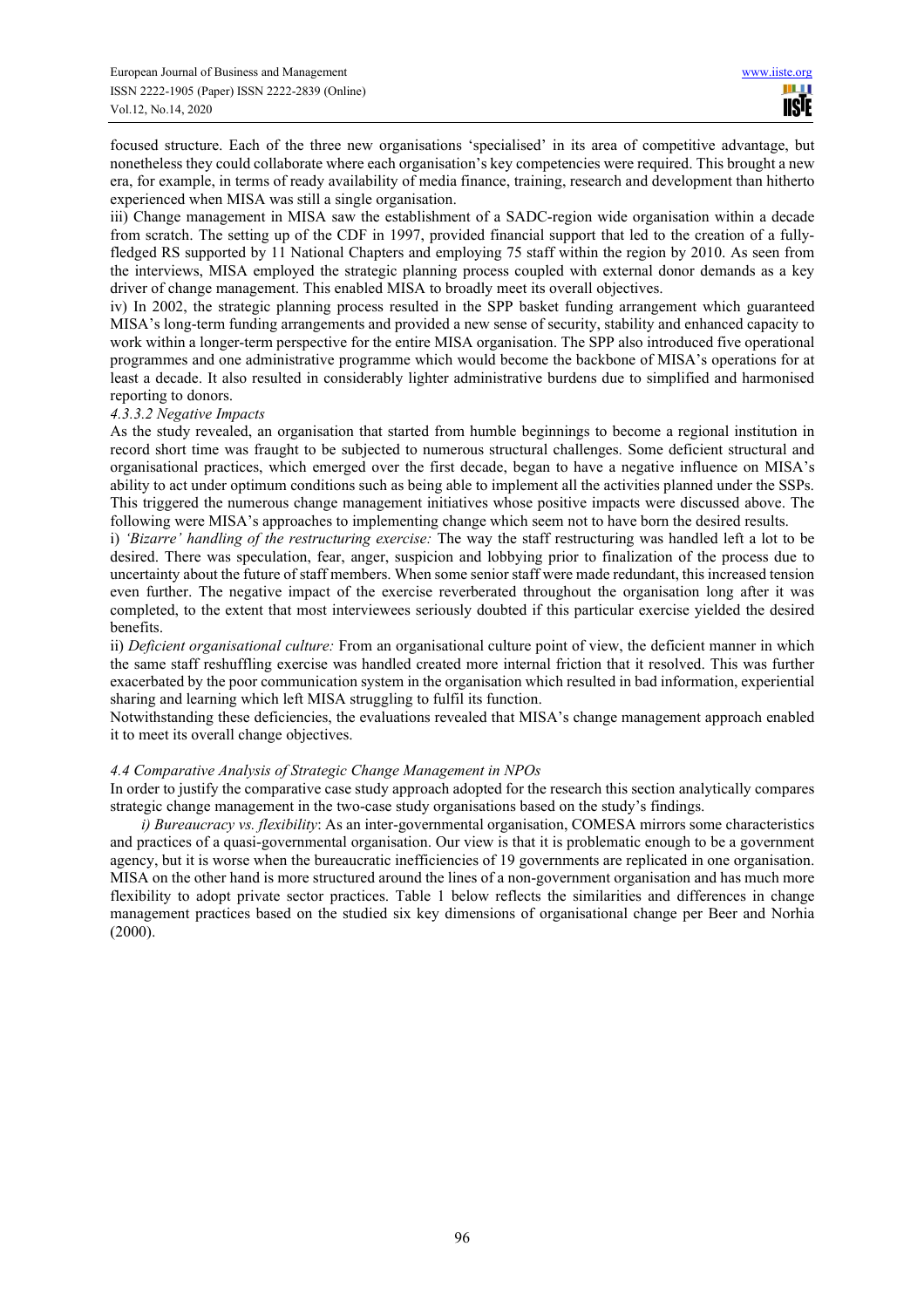| <b>Dimension</b>                  | <b>COMESA</b>                                                                                                                                               | <b>MISA</b>                                                                                                                                                                                                               |
|-----------------------------------|-------------------------------------------------------------------------------------------------------------------------------------------------------------|---------------------------------------------------------------------------------------------------------------------------------------------------------------------------------------------------------------------------|
| Change<br>goals                   | Externally driven by Members<br>States and to address the demands of<br>the external operational environment                                                | Determined by strategic priorities identified through the<br>strategic planning process, externally driven through<br>demands of donors and also in response to changes in<br>the external environment.                   |
| Leadership                        | Management team strictly guided by<br>the treaty, previous Policy Organs<br>decisions and existing operational<br>circumstances                             | Two-pronged as change direction is set from the top<br>while encouraging participation at all levels                                                                                                                      |
| Change<br>focus                   | Streamlining structures and systems<br>or organisational "hardware"                                                                                         | Concentrated on structure and systems to the detriment<br>of corporate culture. Also, separation of corporate<br>governance and management.                                                                               |
| Change<br>process                 | Well planned and adapted from the<br>Treaty with action plans reflecting<br>clearly defined roles and<br>responsibilities                                   | Followed a comprehensive 'checklist' or 'detailed<br>implementation plan' which was prepared after each<br>strategic plan, evaluation or review.                                                                          |
| Reward<br>system                  | Use of both reward system and<br>culture change                                                                                                             | Principally based on financial incentives and<br>"harmonization of remuneration standards".<br>Unfortunately, did not supported investment in culture<br>change                                                           |
| Use of<br>external<br>consultants | Change implementation is mainly<br>through "inhouse" capacity with<br>occasional use of external<br>consultants based on complexity of<br>change initiative | Change implementation made extensive use of<br>consultants for the numerous evaluations and reviews<br>and the consultants were responsible for designing,<br>implementing and reporting change initiatives to<br>donors. |

|  | Table 1: Comparative analysis of change management practices in COMESA and MISA |
|--|---------------------------------------------------------------------------------|
|  |                                                                                 |

Table 1 shows comparative analysis of change management practices in COMESA and MISA based on the studied six key dimensions of organisational change. (Source: Muravu, 2020)

*ii) Key change drivers:* COMESA's change is driven by its highest decision-making organ, the Authority, while MISA's change is driven by the internal strategic planning process coupled with demands of its external funders. *iii) Strategic Planning:* Both organisations make extensive use of the strategic planning process as a vehicle of change. COMESA has a longer strategic planning horizon as reflected by its 25-year strategy supported by 3 to 5 year mid-term strategic plans. This reflects the long-term nature of government planning. MISA's strategic plans ranged between 3 to 5 years.

*iv) Agents of change:* Both make use of external consultants as agents of change although MISA relies heavily on them while COMESA balances them with in-house resources.

*v) Pace of change:* COMESA's change process is frustratingly slow due to the bureaucratic processes' governments must undergo before implementing change. This has resulted in long delayed, partially implemented or change initiatives that are never implemented. On the other hand, MISA's change process has been comparatively fast since it was responding to a fast growing organisation which would have been seriously hampered by any delays in implementing the requisite changes.

*vi) Delegation of non-core activities:* Both organisations delegated non-core, but complimentary, activities to autonomous institutions which specialize in specific areas of core competence and operate from different countries to the regional offices reflecting the regionality of the parent organisations and semi-autonomous nature of the subsidiary institutions.

## *4.5 Summary*

The paper exposed the key strategic changes in the case study organisations, the attendant change management practices and offered an assessment of whether the approaches to implementing change met the desired objectives including their impact on the strategic direction of the organisations. An interesting, but hardly surprising trend which emerged from the study was that technical or operational managers tended to concentrate on detail for operational changes while support or service directors concentrated on administrative changes although both sets mentioned the other changes in passing.

# **5. Conclusion and Recommendations**

## *5.1 Conclusion*

The following synthesises the study's findings with the original aim and objectives leading to development of recommendations for the management of strategic change in international non-profit organisations. The specific objective was, subject to evaluation of strategic change management literature and primary research, to critically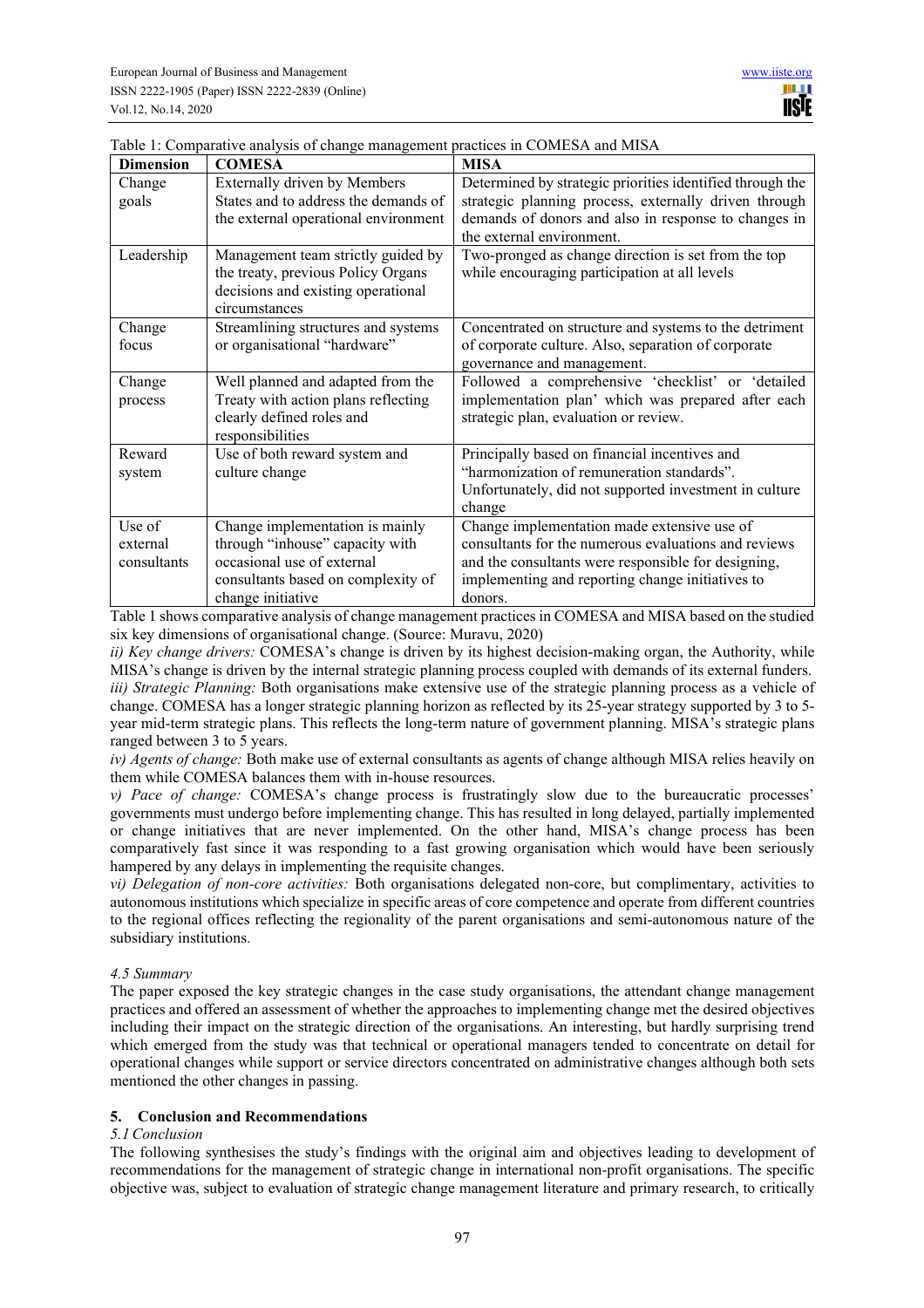review how change has been implemented in an inter-governmental and an international organisation. The research first sought to establish how strategic change was managed in the past and what has been the impact on the organisations' strategic directions. Secondly, we needed to assess what worked well in one organisation but might not have quite worked well in the other and vice versa. Finally, we interrogated how NPOs can ensure that change is managed most effectively in future. The following are conclusions and recommendations on strategic change management in COMESA and MISA.

#### *5.1.1 Conclusion on Change Management in COMESA*

COMESA has responded to the need for change remarkably well, for an inter-governmental organisation of its size, and has made several notable achievements to date. Through its various change management initiatives, COMESA has achieved sustainable economic and social progress in its MS through increased co-operation and integration in all fields of development. The CS has played a crucial role to ensure that COMESA attains its overall objectives. As noted from the study, most COMESA operations are premised on treaties, charters and agreements that were signed by Heads of State. This implies that decisions on change implementation are made based on unanimity of the MS. Yet failure by some MS to join the FTA for over a decade suggests that such unanimity doesn't in fact exist or alternatively could it be that the largest trading bloc in Africa is still grappling with challenges and failing to persuade some of its MS to move to the next level of integration? Delays in implementation of change decisions cannot be tolerated in the  $21<sup>st</sup>$  century's fast changing operational environment because potential opportunities that are identified will invariably be lost. There were positive signs that this could change. The COMESA SG, addressing the 28<sup>th</sup> Meeting of the COMESA Council of Ministers said, "The important message and lesson from these developments is that the region must of necessity, through regional integration, move at the speed of a Cheetah…" *(*COMESA Post Summit Publication, 2010, p.12).

This was echoed by the incoming Chairman of the Authority, who openly admitted that COMESA had not done well in speedy implementation of its decisions. Addressing the  $14<sup>th</sup>$  Summit of COMESA and quote:

It is encouraging to know that we have taken several serious decisions at this Summit to advance the cause of our organization. As the Chairman of the COMESA Authority, I will ensure that all Summit decisions are implemented without any delays. *(*COMESA Post Summit Publication, 2010 p.7)

This realization of the need for speedy implementation of change decisions by these eminent and most influential leaders of COMESA is refreshing and may signify the beginning of a new era for strategic change management in the organisation.

## *5.1.2 Conclusion on Change Management in MISA*

The study concluded that MISA's internal housekeeping has been defective, its strategic planning process somewhat discordant and its donor relations management unfocused. These aspects were draining MISA of financial and human resources, which could be used more productively towards MISA's involvement in championing media freedom in SADC. More specifically, although MISA and its development partners had effectively collaborated in the past, the unpredictability of donor funding had reduced the effectiveness of MISA's programmes. This led to a mutual inclination by MISA and its partners to explore a more harmonized approach to funding.

Overall, it can be concluded that MISA through its strategic change management has established itself as one of the main champions of democracy and human rights, and no other organisations in the region - or on the African continent for that matter - has a better network in the media sector. Its SSP facilitated a more strategic approach to the serious issues of freedom of speech and public access to information and became the foundation for the longstanding 'basket' funding agreement with donors. The funding agreement was revolutionary and a very important arrangement for MISA which eliminated funding uncertainty and significantly reduced resources, which had previously been devoted to piece meal fundraising and the demands of multiple donor reporting.

MISA's short-term blooming success exposed it to greater complexity, increased risks and more choices about the future. This demanded to be handled carefully, consciously and consistently as failure to manage this growth well could very easily have resulted in inertia. To its credit, MISA overcame problems of infancy and matured to earn a strong reputation as the most central and credible organisation on issues of freedom of speech and access to information in Southern Africa.

## *5.1.3 General conclusion on Change Management in NPOs*

The study revealed that NPOs do not follow any specific change management model as espoused in the literature. However, it identified key strategic changes that have taken place in the case study organisations and the various approaches to implementing these changes. The major changes were to align the organisations with the vagaries of their operational environment in accordance with literature whilst some were driven from within (i.e. organisations' governance structures). MISA's strategic change can be said to have been both 'incremental' and 'big bang' (Balogun & Hope Hailey, 2004). The former regarding its implementation of strategic planning-driven change while the later relates, for example, to restructuring which saw senior staff including the CEO regrettably leave the organisation.

On the other hand, COMESA's change can be characterised as having mainly been 'incremental' followed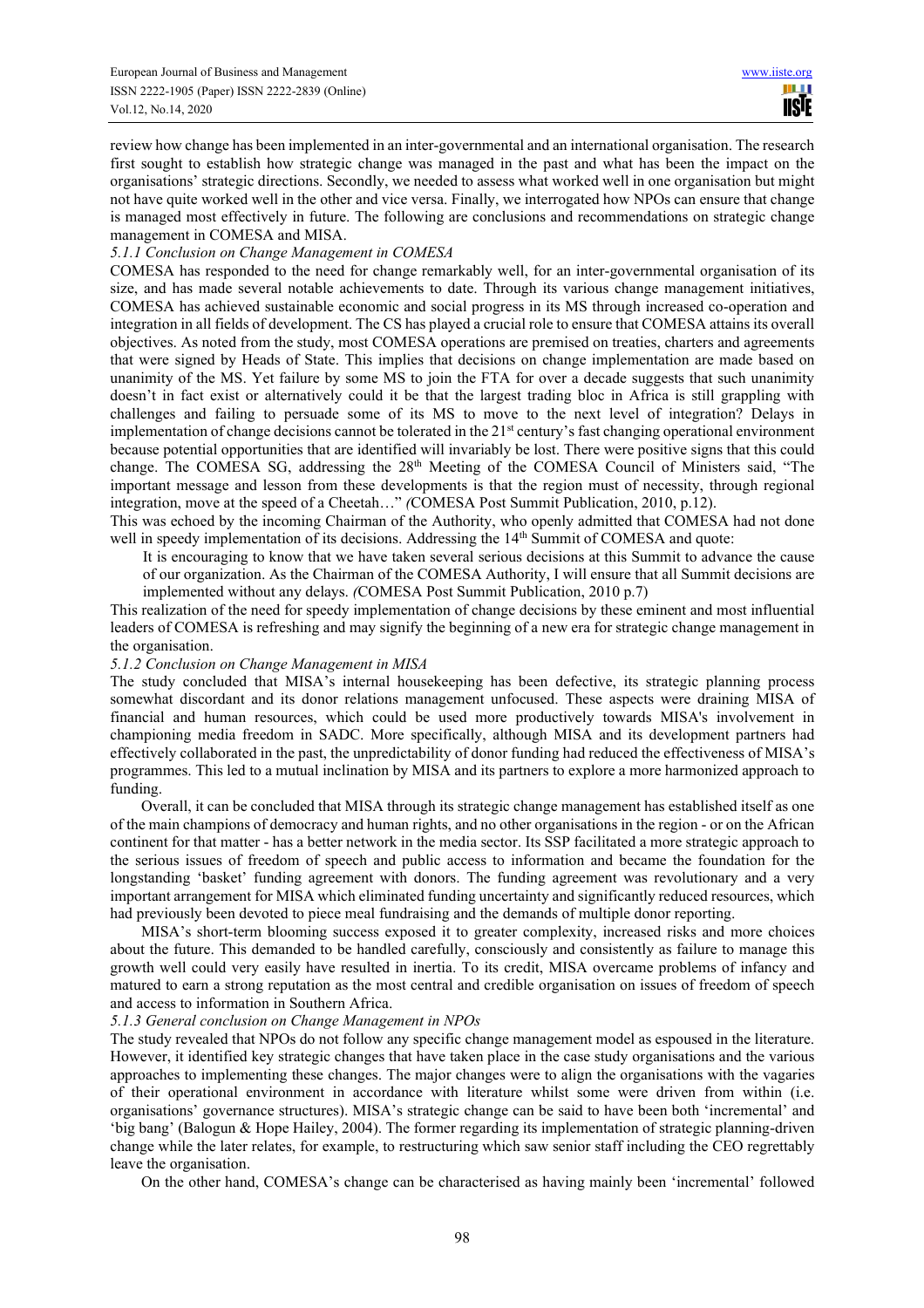by 'discontinuous' change reflecting the organisation's longer term planning horizon (Tushman et al,1988). There is no indication of specific or deliberate consideration of 'contextual features' nor 'design choices' (Balogun & Hope Hailey, 2004) in change management in both NPOs although some of these can be retroactively apply to certain change aspects. Greiner's Organisational Life Cycle (1972) can be applied to MISA's change management. The study established that most of the problems that MISA experienced around 1999-2000 were merely symptoms of an organisation which had outgrown itself. This resulted in a very complicated governance structure and an administrative load which threatened to strangle the entire organisation. MISA rightly diagnose this growth stage and employed solutions which moved it to the next stage by introducing the SSP and a more sustainable funding arrangement. MISA's approach to implementing change thus became primarily strategic-planning driven.

We can partially apply the Lewinian *'driving and restraining forces of change'* (Schein 1996, p.71; Rahim & Panicker 2000, p.3) since both organisations had to deal with resistance to change. Overall, the implication is that there is huge potential and opportunity for NPOs to 'borrow and calibrate' some strategic change management practices which have been proven in the private sector and resulted in improved performance and attainment of desired results in some NPOs as attested to by this study. To buttress this up, the author has over 20 years' managerial experience in the NPO sector and this study has validated his observation that the sector characteristically lags behind the private sector in introducing change. When change eventually arrives, it is handled in a *laissez faire* manner. Overall, this paper contributes positively to the theory of strategic change management in modern international organisations.

#### *5.2 Recommendations*

The following are the recommendations, emerging from the study, on how the case study NPOs can ensure that change is managed in the most effective way in future and by extension similar organisations.

#### *5.2.1 COMESA Recommendations*

To ensure that change is managed more effectively in future, COMESA must do the following:

Firstly, to achieve optimal efficiency and effectiveness, the existing structure must be supported by best practice systems and procedures, competent staff and an enabling environment that empowers staff in decision making, encourages teamwork and increase motivation. Our view is that the proposed recommendations, if adopted and implemented, can serve to strengthen the operations of the CS in line with its regional, and quintessentially, international development role. Secondly, COMESA should ensure effective change management by developing a strategy for accelerated change implementation so that it takes advantage of opportunities that present themselves in the operational environment periodically. Thirdly, given the launch of the Tripartite Vision and Strategy 2010- 2015 and COMESA's role as the lead and more influential REC in the Tripartite Arrangement, it is incumbent upon COMESA to exploit this reality in its change management strategy to support the programme for the eventual integration of the region. Consequently, all future programmes must endeavor to support, not only COMESA's but, the Tripartite's vision as well. Finally, COMESA's change implementation would be more effective if it was supported by an information technology strategy as an enabling tool for change. For example, COMESA would need to automate routine and important operational processes such as the travel and expenses process. It is inconceivable that by 2010, COMESA given its regional status and position still does not have an Enterprise Resource Planning system and its processes are primarily manual to semi-manual.

#### *5.2.2 MISA Recommendations*

Similarly, MISA must consider the following in order to ensure effective implementation of change in future: Firstly, the organisation is at its peak, well established, influential in its area and adorable to international donors. But that leaves no time for complacency as it is exposed to the risk of plunging down. MISA must consolidate its past successes, in the upcoming years which will prove to be crucial for the organisation. The current status and present advantageous position must be exploited to achieve better performance. Secondly, the lack of clarity about ownership and control of MISA between the various bodies (RGC, Trust Funds Board or Membership?) has led to unclear governance and operational relations in the past. It is recommended that MISA resolves the governance problems urgently and decisively whilst the organisation is still doing well instead of waiting until these structural inadequacies start to cripple the organisation. This will ensure that change implementation is done more smoothly with clearer roles and responsibilities.

Thirdly, MISA had been too dependent on donor funding for the 18 years of its existence (to 2010) to the extent that one consultant argued that the changes which occurred in MISA favored donors and not MISA itself. Further, it lent it to being easily brushed aside by regional governments as an instrument of western political and economic imperialism. That aside, and given world economic downturns like the 2008-9 one, potential donor fatigue and shifting donor priorities, it is strongly recommended for MISA to explore alternative and more sustainable revenue streams without going fully commercial and jeopardizing its role and mandate in media development. One way of doing that would be for MISA, as predominantly a knowledge institution, to curate and market the knowledge it generates through research and other means thereby generating revenue from this. That way it can become a self-sufficient and truly autonomous institution, which it strives to be, without being subject 50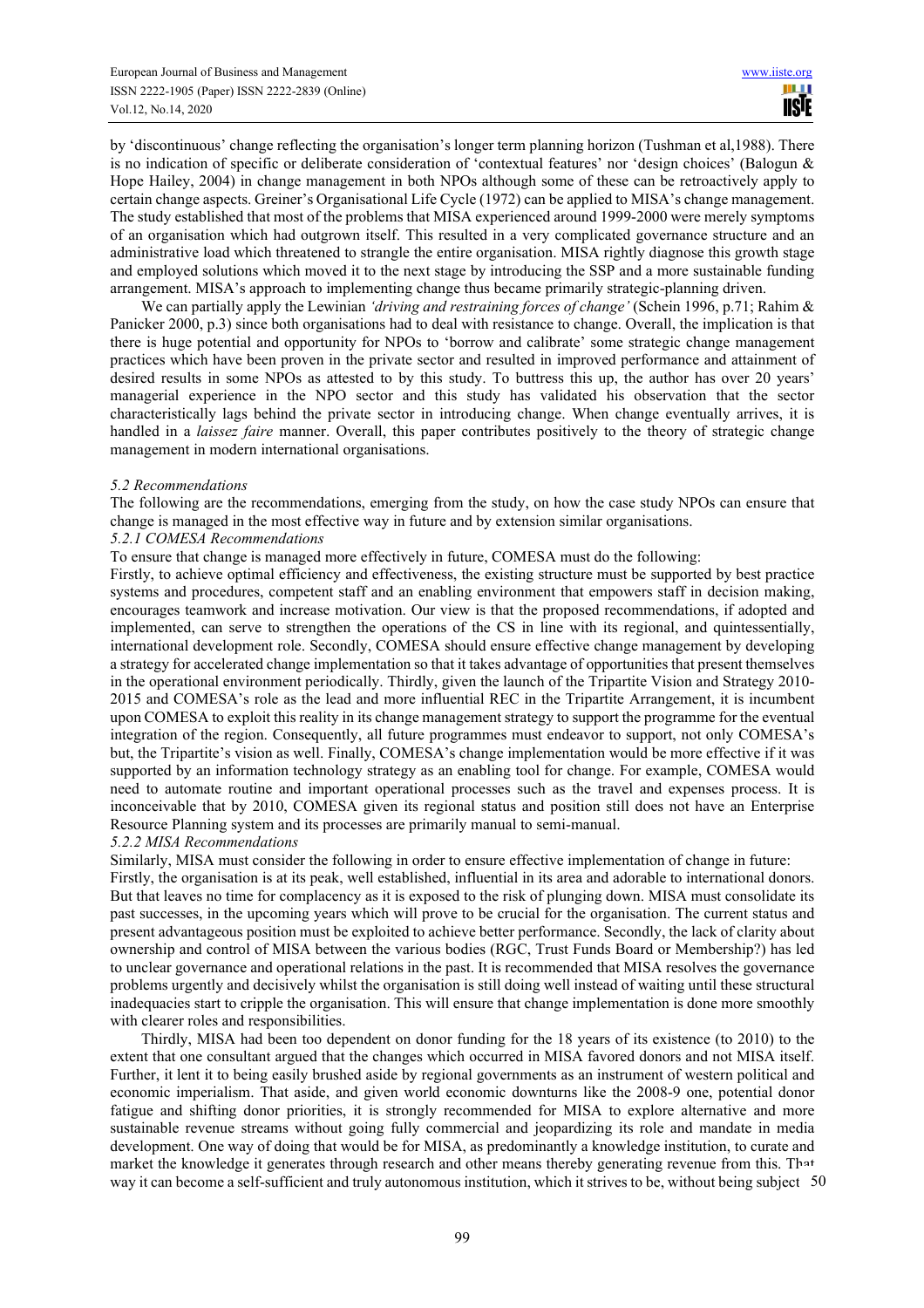$22$ 

to external whims by funders as reveled by the study. This was something which the author had first-hand experience of when employed as Finance Director of the organisation in 2009-2010. Finally, although the SPP process helped MISA focus, there is still room for improvement. Granted, the National Chapters are of great strategic importance to MISA, but the RS must provide the strategic political overview and the technical capacity which they so lack.

#### *5.3 Limitations of the Research*

Every research study has its limitations regardless of the research methodology chosen. The author would like to highlight the following key limitations which must be considered within the context of the study's findings. Firstly, as a comparative study, the research was conducted only on two organisations which are patently different. The findings are situation specific and therefore will labour to be generalised beyond the specific settings. As the study showed, the two organisations have significant differences as they have striking similarities. Resources permitting, a wider number of cases studied would have brought more insight into how change is managed in NPOs. Moreover, Henry (1990), repeated in the *Economist* (1997), warns against drawing definitive conclusions and recommendations from a population of less than 50 units. Secondly, the research failed to include British Council which had been identified as an example of best practice in NPO strategic change management from the author's knowledge and experience as a previous staff of the organisation due to last minute senior management changes. This militated against the overall richness of the data collected. These limitations were considered in the presentation and analysis of the study's findings.

#### *5.4 Directions for Future Research*

The purpose of this study was to explore strategic change management in the non-profit sector. Despite a plethora of literature on the general subject of change management, the author had difficulty identifying literature on change management in the non-profit sector. Even the literature review revealed that there has not been adequate research in this subject area. The author would like to recommend further mega research in the area of change management in the NPOs including possible model development. This may involve grouping these NPOs into 'ownership' and control, size and possibly purpose of existence to incorporate contextual factors. Apart from giving a richer insight into how NPOs are managed, this would also provide an overall view of how these organisations, which have become darlings of donors, exercise their stewardship role in discharging their mandates. As this study was conducted nearly a decade ago, another (longitudinal) study would help establish how the two organisations have commandeered the strategic change management journey since the last study.

## **References**

Adams, J. D. (1988). Creating critical mass for change. *OD Practitioner, 20(2)*.

- Anheier, H. K. (2000). *Managing non-profit organisations: Towards a new approach.* London: Civil Society Working Paper 1.
- Ansoff, Η. I., & McDonnell, E. J. (1990). *Implanting strategic management.* Cambridge: Prentice Hall.
- Arksey, H., & Knight, P. (1999). *Interviewing for social scientists.* London: Sage.
- Balogun, J., & Hailey, V. H. (2004). *Exploring strategic change.* England: Pearson.
- Beer, M., & Nohria, N. (2000). Cracking the code of change. *Harvard Business Review, 78(3)*, 133-141.
- Beer, M., Eisenstat, R., & Spector, B. (1990). *The critical path to corporate renewal.* Boston, MA: Harvard.
- Berry, R. S. (1999). Collecting data by in-depth interviewing. *British Educational Research Association Annual Conference, September 2-5* (pp. --). Brighton: University of Sussex.
- Billis, D. (1989). *A theory of the voluntary sector: Implications for policy and practice. Working paper 4.* London: London School of Economics.
- Bloor, M. (1997). Techniques of validation in qualitative research: A critical commentary. In G. Millar, & R. Dingwall, *Context and method in qualitative research* (pp. 37-50). London: Sage.
- Boyd, C. O. (2001). Phenomenology the method. In P. Munhall, *Nursing research: A qualitative perspective (3rd ed.).* (pp. 93-122). Sudbury, MA: Jones and Bartlett.
- Brickley, J. A., & Van Horn, L. R. (2000). *Incentives in nonprofit organizations: Evidence from hospitals.* Rochester, NY: The Bradley Policy Research Center, University of Rochester.
- Brignall, S., & Modell, S. (2000). An institutional perspective on performance measurement and management in the 'new public sector' . *Management Accounting Research, 11*, 281–306.
- Britten, N. (1995). Qualitative research: Qualitative interviews in medical research. *British Medical Journal, 311*, 251-253.
- Bryman, A., & Bell, E. (2007). *Business research methods.* London: Oxford University.
- By, R. T. (2005). Organisational change management: A critical review. *Journal of Change Management, 5(4)*, 369-380.
- COMESA. (2009). *COMESA Annual Report 2009.* Lusaka: COMESA Secretariat.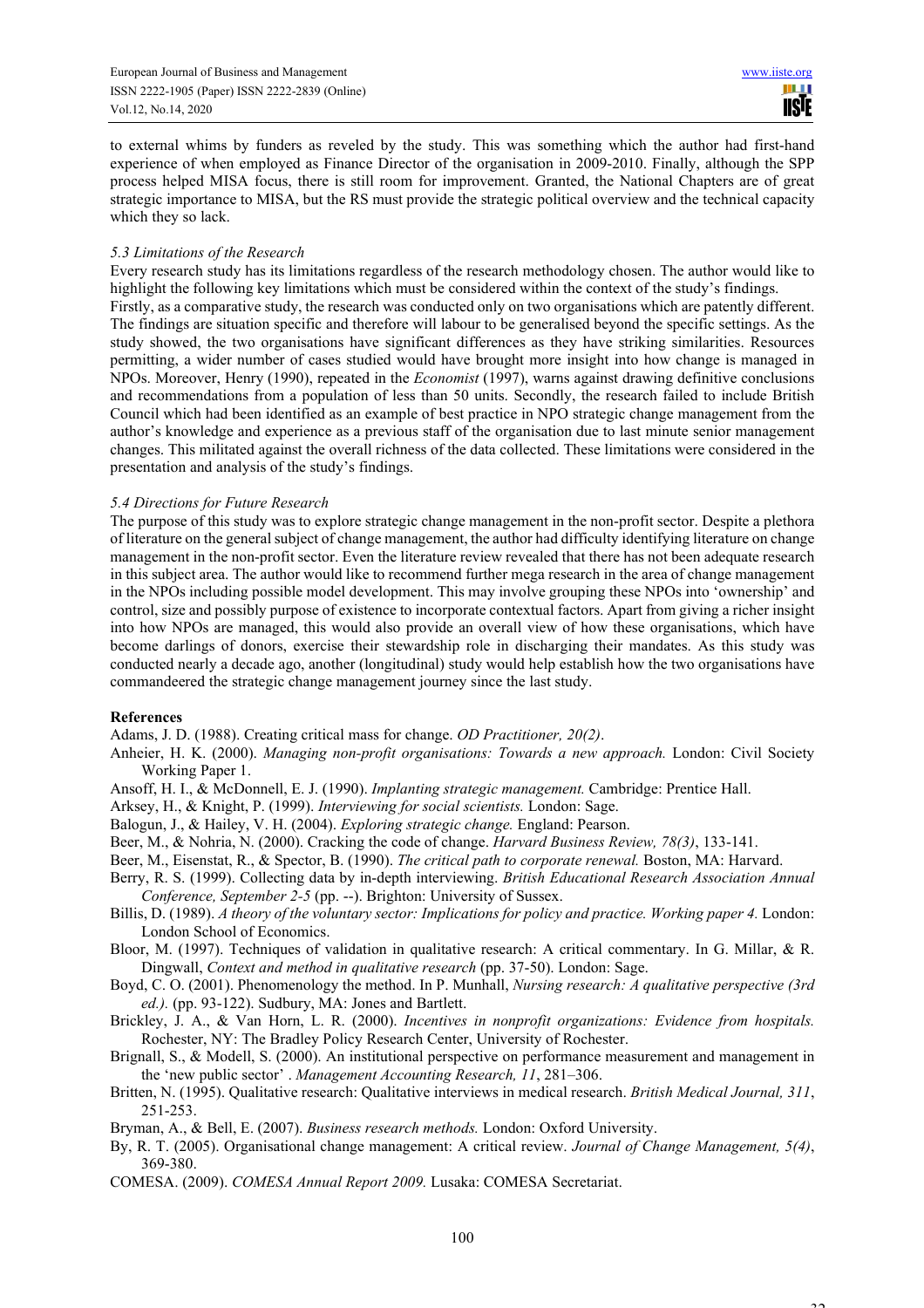TI I **USIE** 

COMESA. (2010). *COMESA News, 9.* Lusaka: COMESA Secretariat.

COMESA. (2010). *Post summit publication 2010.* Lusaka: COMESA Secretariat.

- COMESA, EAC and SADC. (2008). *Tripartite strategy and vision 2010-2015.* Lusaka: COMESA Secretariat.
- Conner, D. R. (1993). *Managing at the speed of change.* New York: Villard Books.
- COWI, & MediaConsult. (2002). *SIDA/DANIDA/HIVOS: Joint evaluation and review of the Media Institute of Southern Africa. Final report 2002.* Windhoek: Author.
- Creswell, J. W. (1998). *Qualitative inquiry and research design: Choosing among five traditions.* Thousand Oaks, CA: Sage.
- Dees, G. J. (1998). *The meaning of "social entrepreneurship".* Kansas City, MO: Ewing Marion Kauffman Foundation.
- Drennan, D. (1992 ). *Transforming company culture.* London : McGraw-Hill.
- Drucker, P. (1999). *Management challenges for the 21st century.* Michigan: Harper Business .
- Dunphy, D., & Stace, D. (1993). The strategic management of corporate change. *Human Relations, 46(8)*, 905- 920.
- Ebrahim, A. (2003). Accountability in practice: Mechanisms for NGOs. *World Development, 31(5)*, 813-829.
- Edwards, M., & Fowler, A. (2002). *The Earthscan reader on NGO management.* London: Earthscan.
- Edwards, M., & Hulme, D. (1995). NGO performance and accountability in the post-Cold War world. *Journal International Development, 7(6)*, 849-856.
- Edwards, M., & Hulme, D. (1995). *Non-governmental organisations performance and accountability: Beyond the magic bullet.* London: Earthscan.
- Edwards, M., & Hulme, D. (1996). Too close for comfort? The impact of official aid on nongovernmental organizations. *World Development, 24(6)*, 961-973.
- Fossey, E., Harvey, C., McDermott, F., & Davidson, L. (2002). Understanding and evaluating qualitative research. *Australian and New Zealand Journal of Psychiatry, 36*, 717-732.
- Fowler, A. (1996). Demonstrating NGO performance: Problems and possibilities. *Development in Practice, 6(1)*, 58-65.
- Fowler, A. (1997). *Striking a balance: A guide to enhancing the effectiveness of non-governmental organisations in international development.* London: Earthscan.
- French, W. L., & Bell, C. H. (1995). *Organization development: Behavioral science interventions for organization improvement. 5th Edition.* Englewood Cliffs, NJ: Prentice-Hall.
- Ghauri, P., Gronhaug, K., & Kristianslund, I. (1995). *Research methods in business studies: A practical guide.* London: Financial Times–Prentice Hall.
- Glaeser, E. L., & Shleifer, A. (n.d.). *Not-for-profit entrepreneurs.* Cambdridge, MA: Harvard .
- Gravenhorst, K. M., Werkman, R. A., & J., B. J. (2003). The change capacity of organisations: General assessment and five configurations. *Applied Psychology: An International Review, 52(1)*, 83-105.
- Greiner, L. E. (1972). Evolution and revolution as organisations grow'. *Harvad Business Review*, 37-46.
- Greiner, L. E. (1998). Evolution and revolution as organisations grow. *Harvard Business Review*, 55-67.
- Groenewald, T. (2004). A phenomenological research design illustrated . *International Journal of Qualitative Methods, 3(1)* , --.
- Grundy, T. (1993). *Implementing strategic change.* London: Kogan.
- Handy, C. (1988). *Understanding voluntary organisations.* London: Penguin.
- Harvey, J. B. (1996). Eight myths OD consultants believe in and die. *Organisation Development Classics*, --.
- Herman, R. D., & Renz, D. O. (1998). Nonprofit organizational effectiveness: Contrasts between especially effective and less effective organizations. *Nonprofit management & leadership, 9(1)*, --.
- Holloway, I. (1997). *Basic concepts for qualitative research.* Oxford: Blackwell Science.
- Hudson, M. (1999). *Managing without profit.* London: Penguin.
- Hycner, R. H. (1999). Some guidelines for the phenomenological analysis of interview data. In A. Bryman, & R. G. Burgess, *Qualitative research (Vol. 3)* (pp. 143-164). London: Sage.
- Johnson, G. (1990). Managing strategic change; The role of symbolic action. *British Journal of Management, 1(4)*, 183-200.
- Johnson, G., & Scholes, K. (1999). *Exploring Corporate Strategy.* London: Prentice Hall.
- Johnson, G., Scholes, K., & R., W. (2008). *Exploring corporate strategy, 8th Ed .* --: Prentice Hall.
- Johnson, G., Scholes, K., & Whittington, R. (2005). *Exploring corporate strategy: Text & cases (7th Ed.).* Madrid: Pearson.
- Johnson, G., Scholes, K., & Whittington, R. (2006). *Exploring corporate strategy: Text and cases. 7th Ed.* --: Pearson Education.
- Kareithi, R. N., & Flisher, A. J. (2009). Location of development NGOs providing HIV and AIDS services to young people in Cape Town, South Africa. *Journal of Social Development in Africa, 24(2)*, 9-36 .
- Kareithi, R. N., & Lund, C. (2012). Review of NGO performance research published in academic journals between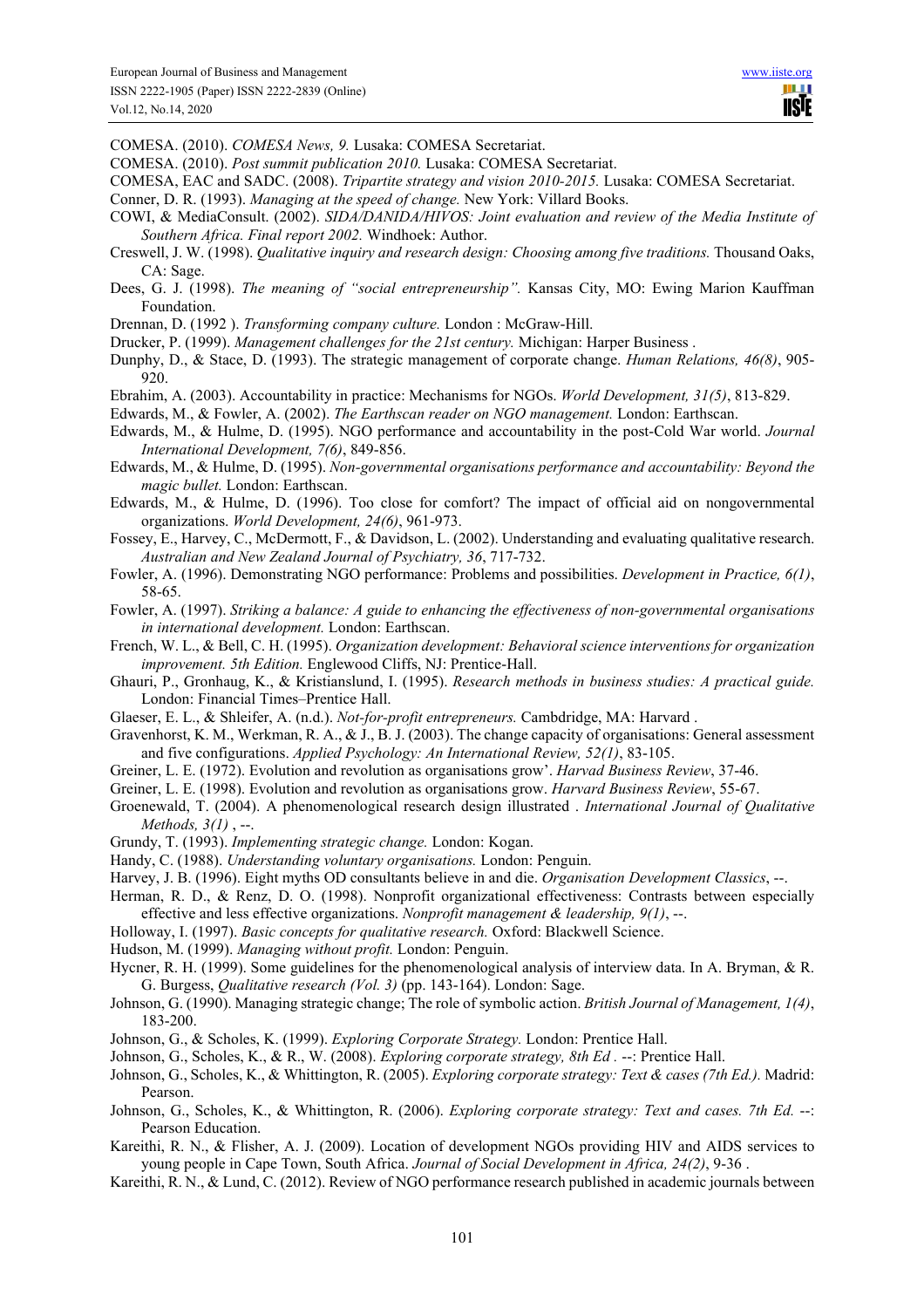**TILL USIE** 

1996 and 2008. *S Afr J Sci., 108(11/12)*, 1-8.

- King, N. (1994). The qualitative research interview. In C. Cassel, & G. Symon, *Qualitative methods in organizational research: A practical guide* (pp. --). London: Sage .
- Knight, T., & Marshall, J. (2008). *Change, challenge and strategic leadership.* --: Pearson Custom.
- Koch, C. (2006, Nov --). *Change management: The new science of change*. Retrieved from Real CIO World: http://www.cio.com/archive/091506/change.html?action=print
- Kotter, J. (1995). Leading change: Why transformation efforts fail. *Harvard Business Review, 73*, 59-67.
- Kotter, J. (1996). *Leading change.* Boston, MA: Harvard.
- Kramer, R. (1981). *Voluntary organisations and the welfare state.* Berkeley: University of California.
- Lewin, K. (1947). *Field theory in social science.* New York: Harper & Row.
- Lewis, D. (1999). *International perspectives on voluntary action.* London: Earthscan.
- Lewis, D. (2006). Issues and priorities in non-governmental organisation research. *Journal of Heallth Management, 8(2)*, 181-193.
- Lofland, J., & Lofland, L. H. (1999). Data logging in observation: Fieldnotes. In A. Bryman, & R. G. Burgess, *Qualitative research (Vol. 3)* (pp. --). London: Sage.
- Mackintosh, M. (1992). Questioning the state. In M. Wuyts, M. Mackintosh, & T. Hewitt, *Development Policy and Public Action* (pp. 61–89). Oxford: Oxford University.
- Mays, N., & Pope, C. (1995). Qualitative research: Rigour and qualitative research. *British Medical Journal, 311*, 109-112.
- Meyer, J., Boli, J., Thomas, G., & Ramirez, F. O. (1997). World society and the nation state. *American Journal of Sociology, 103(1)*, 144-181.
- Mintberg, H., Lampel, J., Quinn, J. B., & Ghoshal, S. (2003). *The strategy process: Concepts contexts cases (4th Ed.).* --: Pearson Education.
- Mintzberg, H. (1996). Managing government, governing management. *Harvard Business Review*, 75-83.
- MISA. (2002). *MISA annual report 2002.* Windhoek: Media Institute of Southern Africa.
- MISA. (2010, -- --). *Media Institute of Southern Africa* . Retrieved from Media Institute of Southern Africa : www.misa.org
- Moran, J. W., & Brightman, B. K. (2001). Leading organisational change. *Career Development International, 6(2)*, 111-118.
- Moyo, D., & Orgeret, K. S. (2008). *Mid-term review of the Media Institute of Southern Africa.* Windhoek: Unpublished Manuscript.
- Muravu, N. (2020). *Strategic performance measurement and management practices in the 'New Public Management': A fragile periphery country perspective.* Paris, France: Unpublished Manuscript: Doctoral thesis, PSB Paris School of Business.
- Myers, M. D., & Newman, M. (2007). The qualitative interview in IS research: Examining the craft. *Information and Organisation, 17(1)*, 2-26.
- Niven, P. R. (2008). *Balanced scorecard: Step-by-step for government and nonprofit agencies (2nd Ed.).* Hoboken, NJ: John Wiley.
- Ostroff, F. (2006). Change management in government . *Harvard Business Review*, 1-8.
- Paton, R. (1996). How are values handled in voluntary agencies? In B. D., & M. Harris, *Voluntary agencies: Challenges of organisations and management* (pp. --). London: Macmillan.
- Paton, R. (2003). *Managing and measuring social enterprises.* London: Sage.
- Perrow, C. (1986). *Complex organizations: A critical essay.* New York: Random House.
- Peters, T. (1994). *The pursuit of WOW! Every person's guide to topsy-turvy times.* New York: Vintage.
- Pfeffer, J. (1992). *Managing with power: Politics and influence in organizations.* Boston, MA: Harvard.
- Polkinghorne, D. E. (2005). Language and meaning: Data collection in qualitative research. *Journal of Counseling Psychology, 52(2)*, 137-145.
- Rahim, A., & Panicker, R. (2007, February --). *Making dinosaurs dance: Organisational change in government. A Model for effective governance*. Retrieved from Ipeglobal.Com: http: //www.ipeglobal.com/reports/Making%20Dinosaurs%20

Dance%20-%20Organisational%20Change%20in%20Government.pdf

- Riddel, R. C. (1999). Evaluating NGO development interventions. In D. Lewis, *International perspectives on voluntary action: Reshaping the Third Sector* (pp. 222-241). London: Earthscan.
- Salamon, L. M., & Anheier, H. K. (1997). *Defining the nonprofit sector: A cross-national analysis.* Manchester: Manchester University.
- Salamon, L. M., Anheier, H. K., List, R., Toepler, S., Sokolowski, S. W., & Associates. (1999). *Global civil society: Dimensions of the non-profit sector.* Baltimore, MD: Johns Hopkins University, Institute for Policy Studies.
- Schein, E. H. (1996). Kurt Lewin's change theory in the field and in the classroom: Notes toward a model of managed learning. *Reflections, 1 (1)*, 59-74.